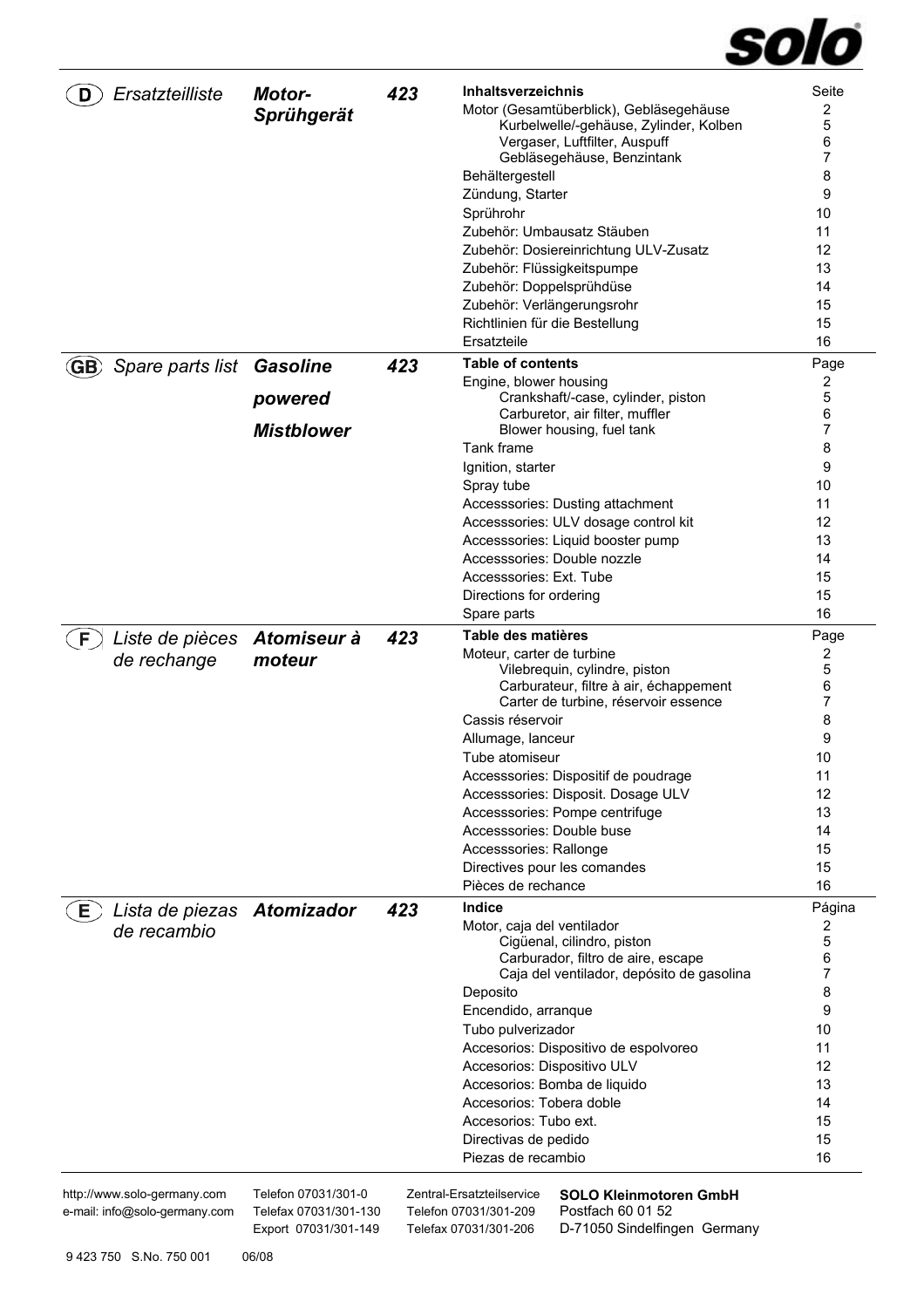

<span id="page-1-1"></span><span id="page-1-0"></span>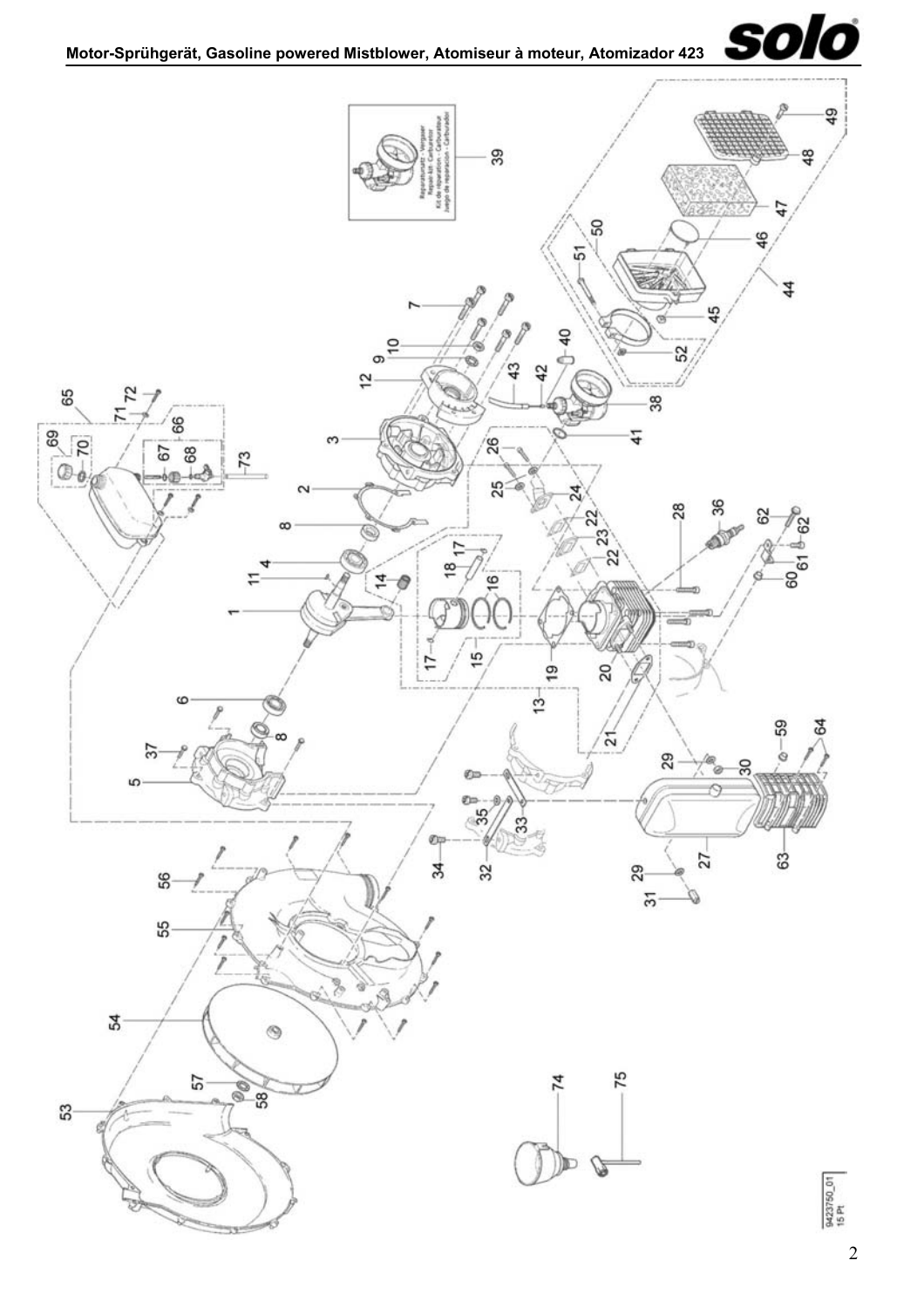

| Bild-Nr.                           | Bestell-Nr.               | Menge                          | Motor (Gesamtüberblick),                                   | Engine, blower                             | Moteur, carter de                               | Motor, caja del                                    |
|------------------------------------|---------------------------|--------------------------------|------------------------------------------------------------|--------------------------------------------|-------------------------------------------------|----------------------------------------------------|
| Pos.-No.<br>No.Pos.                | Order-No.<br>No. de Cde   | Quantity<br>Nombres            | Gebläsegehäuse                                             | housing                                    | turbine                                         | ventilador                                         |
| Pos.-No.                           | Ref.-Nr.                  | Cantidad                       |                                                            |                                            |                                                 |                                                    |
| 1                                  | 22 00 117 52              | 1                              | Kurbelwelle, kompl.                                        | Crankshaft, compl.                         | Vilebrequin, compl.                             | Cigüenal, compl.                                   |
| 2<br>3                             | 20 61 157<br>21 00 660    | 1<br>1                         | Kurbelgehäusedichtung 0,4 mm<br>Kurbelgehäuse, Zünderseite | Crankcase gasket<br>Crankcase, ignition s. | Joint de carter moteur<br>Carter moteur côté vm | Junta de carter<br>Caja del cigüenal               |
| 4                                  | 00 50 102                 | $\mathbf{1}$                   | Rillenkugellager 15x35x11 mm                               | Ball bearing                               | Roulement à billes                              | Cojinete de bolas                                  |
| 5                                  | 21 00 661                 | $\mathbf{1}$                   | Kurbelgehäuse, Abtriebseite                                | Crankcase, drive side                      | Carter moteur côté                              | Caja del cigüenal p.d.                             |
|                                    |                           |                                |                                                            |                                            | turbine                                         | Sacado                                             |
| 6                                  | 00 50 183                 | $\mathbf 1$                    | Kugellager 15x42x13 mm                                     | <b>Ball bearing</b>                        | Roulement à billes                              | Cojinete de bolas                                  |
| $\overline{7}$                     | 00 18 399<br>00 54 133    | 6<br>$\overline{2}$            | Zylinderschraube M5x35 mm                                  | Screw                                      | Vis                                             | Tornillo cilindrico                                |
| 8<br>$\overline{9}$                | 00 34 135                 | $\mathbf{1}$                   | Wellendichtung 15x26x7 mm<br>Schnorrsicherung 10 mm        | Oil seal<br>Circlip                        | Joint d'arbre<br>Arrêtage                       | Empaguetadura del árbol<br>Seguro                  |
| 10                                 | 00 20 104                 | $\mathbf{1}$                   | Sechskantmutter M10                                        | Nut                                        | Écrou                                           | Tuerca                                             |
| 11                                 | 00 75 100                 | $\mathbf{1}$                   | Scheibenfeder 2x3,7 mm                                     | Woodruff key                               | Clavette                                        | Chaveta de disco                                   |
| 12                                 | 44 00 224 25              | 1                              | Magnetrad 12,8                                             | Flywheel                                   | Volant magnétique                               | Volante                                            |
| 13                                 | 22 00 114                 | $\mathbf{1}$                   | Zylinder + Kolben,                                         | Cylinder + piston,                         | Cylindre + piston,                              | Cilindro + piston,                                 |
|                                    |                           |                                | Reparatursatz<br>enth.: (-> 13 - 26                        | repair kit<br>incl. $(-213 - 26)$          | kit de réparation<br>y inclus (->13 - 26        | juego de reparacion<br>incl. (->13 - 26            |
| 14                                 | 00 52 205                 | 1                              | Nadelkäfig 12x15x17,5                                      | Needle bearing                             | Roulement à aiguilles                           | Casquillo cojinete                                 |
| 15                                 | 22 00 152                 | $\mathbf{1}$                   | Kolben Ø 48,0 mm                                           | Piston                                     | Piston                                          | Piston                                             |
|                                    |                           |                                | enth. ( -> 15 - 18                                         | incl. (-> 15 - 18                          | y inclus (-> 15 - 18                            | incl. (-> 15 - 18                                  |
| 16                                 | 20 48 116                 | 2                              | Kolbenring 48x2 mm                                         | Piston ring                                | Segment                                         | Anillo del piston                                  |
| 17<br>18                           | 00 55 122<br>20 31 168 25 | $\overline{2}$<br>$\mathbf{1}$ | Sicherungsring 12x1 mm-<br>Kolbenbolzen 12/8x40 mm >)      | Piston check pin<br>Piston pin ->)         | Arrêt d'axe de piston<br>Axe de piston ->)      | Seguro<br>Bulon de piston ->)                      |
| 19                                 | 20 61 339                 | 1                              | Zylinderdichtung                                           | Cylinder gasket                            | Joint de cylindre                               | Junta del cilindro                                 |
| 20                                 | 00 15 209                 | $\overline{2}$                 | Stiftschraube M6x18 mm                                     | Stud screw                                 | Vis                                             | Tornillo                                           |
| 21                                 | 20 61 140                 | $\mathbf{1}$                   | Auspuffdichtung                                            | Exhaust gasket                             | Joint d'échappement                             | Junta escape                                       |
| 22                                 | 20 61 479                 | $\overline{\mathbf{c}}$        | Vergaserdichtung                                           | Carburetor gasket                          | Joint d'admission                               | Junta del carburador                               |
| 23                                 | 20 74 964                 | $\mathbf{1}$                   | Isolierflansch                                             | Carburetor port piece                      | Bride d'admission                               | Apoyo del carburador                               |
| $\overline{24}$<br>$\overline{25}$ | 20 12 871<br>00 34 202    | 1<br>2                         | Ansaugstutzen<br>Sicherungsscheibe 6 mm                    | Manifold<br>Safety washer                  | Manchon d'aspiration<br>Rondelle de sécurité    | Munon de aspiracion<br>Arandela seguridad          |
| 26                                 | 00 18 348                 | $\overline{2}$                 | Zylinderschraube M6x25 mm ->)                              | Screw ->)                                  | $Vis -> )$                                      | Tornillo ->)                                       |
| 27                                 | 25 00 351 25              | $\mathbf{1}$                   | Blechauspuff, kompl.                                       | Muffler, compl.                            | Échappement, compl.                             | Escape, compl.                                     |
| 28                                 | 00 18 348                 | $\overline{4}$                 | Zylinderschraube M6x25 mm                                  | Screw                                      | Vis                                             | Tornillo                                           |
| 29                                 | 00 34 114                 | 2                              | Federring 6 mm                                             | Spring ring                                | Rondelle élastique                              | Anillo elastico                                    |
| 30                                 | 00 20 102                 | $\mathbf{1}$                   | Sechskantmutter M6                                         | Nut                                        | Ecrou                                           | Tuerca                                             |
| 31<br>32                           | 00 21 100<br>20 23 366 25 | $\mathbf{1}$<br>1              | Sechskantmutter M6<br>Auspuffstrebe 12x2x87/105            | Nut<br>Muffler brace                       | Écrou<br>Tirant d'échappement                   | Tuerca<br>Tirante del escape                       |
| 33                                 | 20 23 367 25              | 1                              | Auspuffstrebe 12x260,5/79,5                                | Muffler brace                              | Tirant d'échappement                            | Tirante del escape                                 |
| 34                                 | 00 18 345                 | 3                              | Zylinderschraube M6x12 mm                                  | Screw                                      | Vis                                             | Tornillo cilindrico                                |
| 35                                 | 00 34 114                 | $\mathbf{1}$                   | Federring 6 mm                                             | Spring ring                                | Rondelle élastique                              | Anillo elastico                                    |
| 36                                 | 23 00 106                 | 1                              | Zündkerze W 8AC                                            | Spark plug                                 | Bougie                                          | Bujia                                              |
| 37<br>38                           | 00 12 368<br>23 00 558    | 3<br>$\mathbf{1}$              | Sechskantschraube M6x20<br>Vergaser Bing 1/15/110          | Screw<br>Carburetor, compl.                | Vis<br>Carburateur, compl.                      | Tornillo<br>Carburador, compl.                     |
| 39                                 | 05 10 900                 | 1                              | Reparatursatz-Vergaser Bing                                | Repair-kit-carburetor                      | Kit de réparation-                              | Juego de reparacion-                               |
|                                    |                           |                                | 1/15/110                                                   |                                            | carburateur                                     | carburador                                         |
| 40                                 | 00 66 111                 | $\mathbf{1}$                   | Schutzkappe                                                | Port cap                                   | Capuchon                                        | Caperuza                                           |
| 41                                 | 00 62 235                 | 1                              | O-Ring 20x1,5 mm                                           | Ring                                       | Joint bague                                     | Anillo                                             |
| 42<br>43                           | 28 00 559<br>00 64 363    | $\mathbf{1}$<br>$\mathbf{1}$   | Bowdenzug Gas 1,5x1193 mm<br>Schlauch 6x1 mm               | Bowden cable gas<br>Hose                   | Transmission de gaz<br>Tuyau                    | Cable de bowden<br>Tubo                            |
| 44                                 | 25 00 570                 | $\mathbf{1}$                   | Luftfilter, kompl.                                         | Air filter, compl.                         | Filtre à air, compl.                            | Filtro de aire, compl.                             |
|                                    |                           |                                | enth. ( -> 44 - 52                                         | incl. ( -> 44 - 52                         | v inclus ( -> 44 - 52                           | incl. $( - > 44 - 52)$                             |
| 45                                 | 00 20 142                 | 1                              | Vierkantmutter M6                                          | Nut                                        | Écrou                                           | Tuerca                                             |
| 46                                 | 20 74 252                 | $\mathbf{1}$                   | Scheibe 43x48x2 mm                                         | Washer                                     | Rondelle                                        | <b>Disco</b>                                       |
| 47<br>48                           | 20 48 348<br>20 73 500    | $\mathbf{1}$<br>1              | Filtereinsatz<br>Filterdeckel                              | Filter element<br>Filter cover             | Filtre à air<br>Couvercle du filtre             | Filtro<br>Tapa del filtro                          |
| 49                                 | 00 10 557                 | $\mathbf{1}$                   | Schraube M6x25 mm                                          | Screw                                      | Vis                                             | Tornillo                                           |
| 50                                 | 00 66 399                 | $\mathbf{1}$                   | Schelle 68x10 mm                                           | Clamp                                      | Collier                                         | Abrazadera                                         |
|                                    |                           |                                | enth. $(-50 - 52)$                                         | incl. $( -50 - 52)$                        | y inclus ( -> 50 - 52                           | incl. ( -> 50 - 52                                 |
| 51                                 | 00 21 257                 | $\mathbf{1}$                   | Vierkantmutter M5                                          | <b>Nut</b>                                 | Écrou                                           | Tuerca                                             |
| 52<br>53                           | 00 11 274<br>44 00 236    | 1<br>$\mathbf{1}$              | Zyl.-schraube M5x50/30 mm ->))<br>Gebläsegehäuse II        | Screw ->))<br><b>Blower housing II</b>     | $Vis ->)$<br>Carter de turbine II               | Tornillo cilindrico ->))<br>Caja del ventilador II |
| 54                                 | 44 00 241                 | 1                              | Laufrad                                                    | Fan wheel                                  | Turbine                                         | Turbina                                            |
| 55                                 | 44 00 232                 | $\mathbf{1}$                   | Gebläsegehäuse I                                           | Blower housing I                           | Carter de turbine I                             | Caja del ventilador I                              |
| 56                                 | 00 18 257                 | 13                             | Schraube 5x25 mm                                           | Screw                                      | Vis                                             | Tornillo                                           |
| 57                                 | 00 34 135                 | 1                              | Sicherungsscheibe 10 mm                                    | Circlip                                    | Arrêtage                                        | Seguro                                             |
| 58                                 | 00 20 104                 | $\mathbf{1}$<br>1              | Sechskantmutter M10                                        | Nut                                        | Écrou                                           | Tuerca                                             |
| 59<br>60                           | 20 35 269<br>40 74 352    | 1                              | Distanzhülse 8,2/11x6,2x7,8 mm<br>Schutzkappe              | Spacer sleeve<br>Protector cap             | Entretoise<br>Recouvrement                      | Tubo distanciador<br>Tapa                          |
| 61                                 | 20 43 338                 | 1                              | Befestigungswinkel                                         | <b>Brace</b>                               | Tirant                                          | Tirante                                            |
| 62                                 | 00 18 345                 | $\overline{\mathbf{c}}$        | Zylinderschraube M6x12 mm                                  | Screw                                      | Vis                                             | Tornillo cilindrico                                |
| 63                                 | 20 73 455                 | $\mathbf{1}$                   | Auspuffschutz                                              | <b>Exhaust protection</b>                  | Protection de                                   | Proteccion del escape                              |
|                                    |                           |                                |                                                            |                                            | l'échappement                                   |                                                    |
| 64                                 | 00 18 257                 | $\overline{2}$                 | Linsenschraube 5x25 mm                                     | Screw                                      | Vis                                             | Tornillo                                           |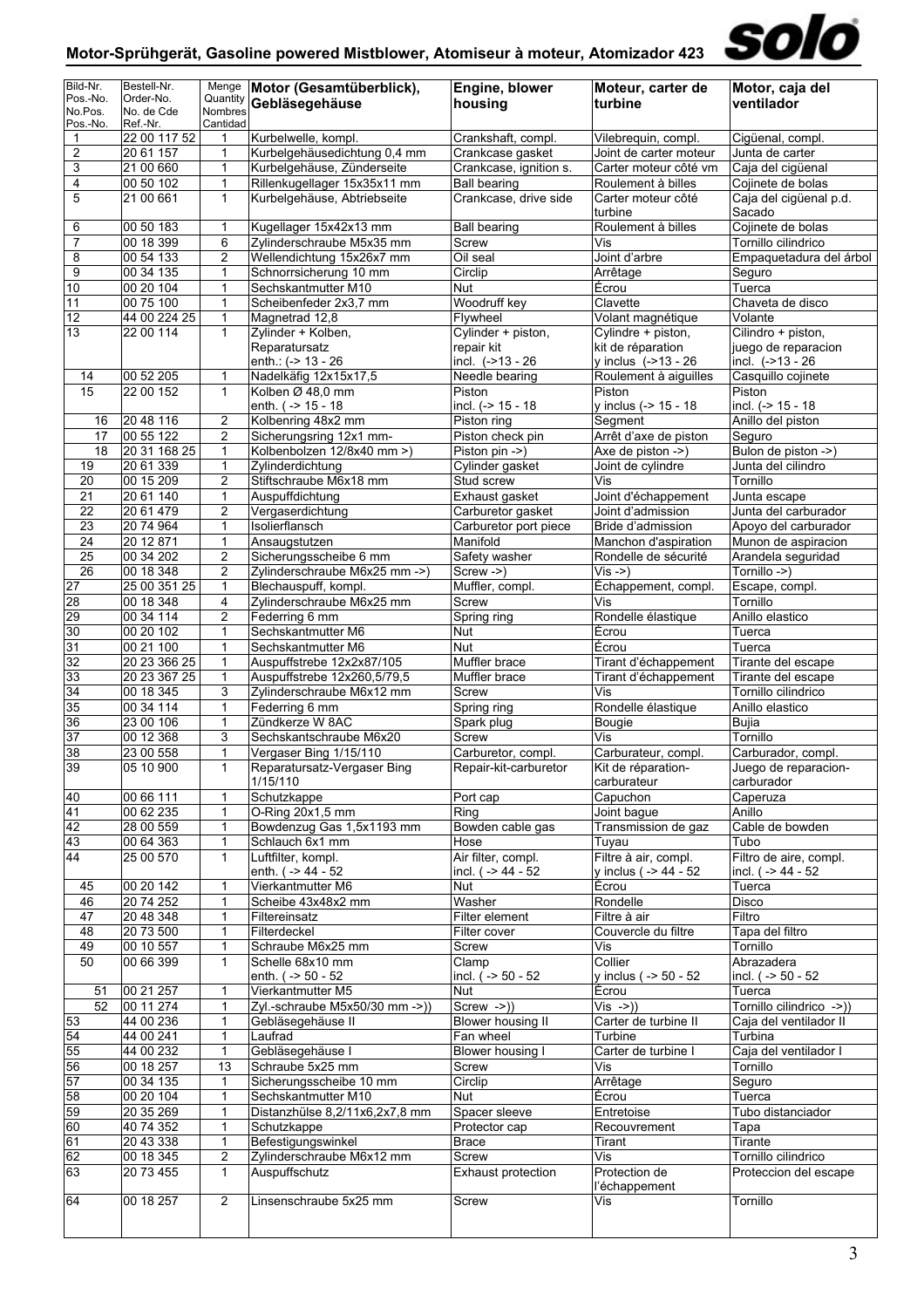

## **Motor-Sprühgerät, Gasoline powered Mistblower, Atomiseur à moteur, Atomizador 423**

| 65  | 27 00 318 |   | Kraftstoffbehälter, kompl. | Fuel tank, compl.         | Réservoir essence,      | Depósito de gasolina,     |
|-----|-----------|---|----------------------------|---------------------------|-------------------------|---------------------------|
|     |           |   |                            |                           |                         |                           |
|     |           |   | enth. ( -> 65 - 70         | incl. $( -56 - 70)$       | compl.                  | compl.                    |
|     |           |   |                            |                           | v inclus ( $-$ 65 - 70  | $ $ incl. ( $-$ >65 - 70  |
| 66  | 27 00 340 |   | Benzinhahn, kompl.         | Fuel tap, compl.          | Robinet d'essence,      | Grifo gasolina, compl.    |
|     |           |   | enth. $( -56 - 68)$        | $ $ incl. ( $-$ > 66 - 68 | compl.                  | incl. $( -56 - 68)$       |
|     |           |   |                            |                           | v inclus ( $-$ >66 - 68 |                           |
| 67  | 00 62 267 |   | O-Ring 12x2                | O-ring                    | Joint torique           | Anillo                    |
| 68  | 00 62 116 |   | O-Ring 9x2                 | O-ring                    | Joint torique           | Anillo                    |
| 69  | 27 00 180 |   | <b>Tankverschluß</b>       | Tank cap                  | Couvercle               | Tapa del deposito         |
|     |           |   | enth. $( - > 69 - 70)$     | incl. ( -> 69 - 70        | y inclus ( -> 69 - 70   | $ $ incl. ( $-$ > 69 - 70 |
| 70  | 00 61 107 |   | Dichtung 19x27x1,5 mm ->)) | Gasket f. tank cap ->)    | $Join ->)$              | Junta $\rightarrow$ ))    |
| 171 | 00 72 140 | 3 | Scheibe 5,2x12x0,5 mm      | Spring washer             | Ressort                 | Muelle de disco           |
| 72  | 00 18 257 | 3 | Schraube 5x25 mm           | Screw                     | Vis                     | Tornillo                  |
| 73  | 00 64 139 |   | Schlauch 5x1,5 mm          | Hose                      | Tuyau                   | Tubo                      |
| 74  | 20 73 266 |   | Einfülltrichter            | Funnel                    | Entonnoir               | IEmbudo de Ilenado        |
| 75  | 00 80 525 |   | Kombischlüssel             | Combi wrench              | Clef à bougie           | Llave                     |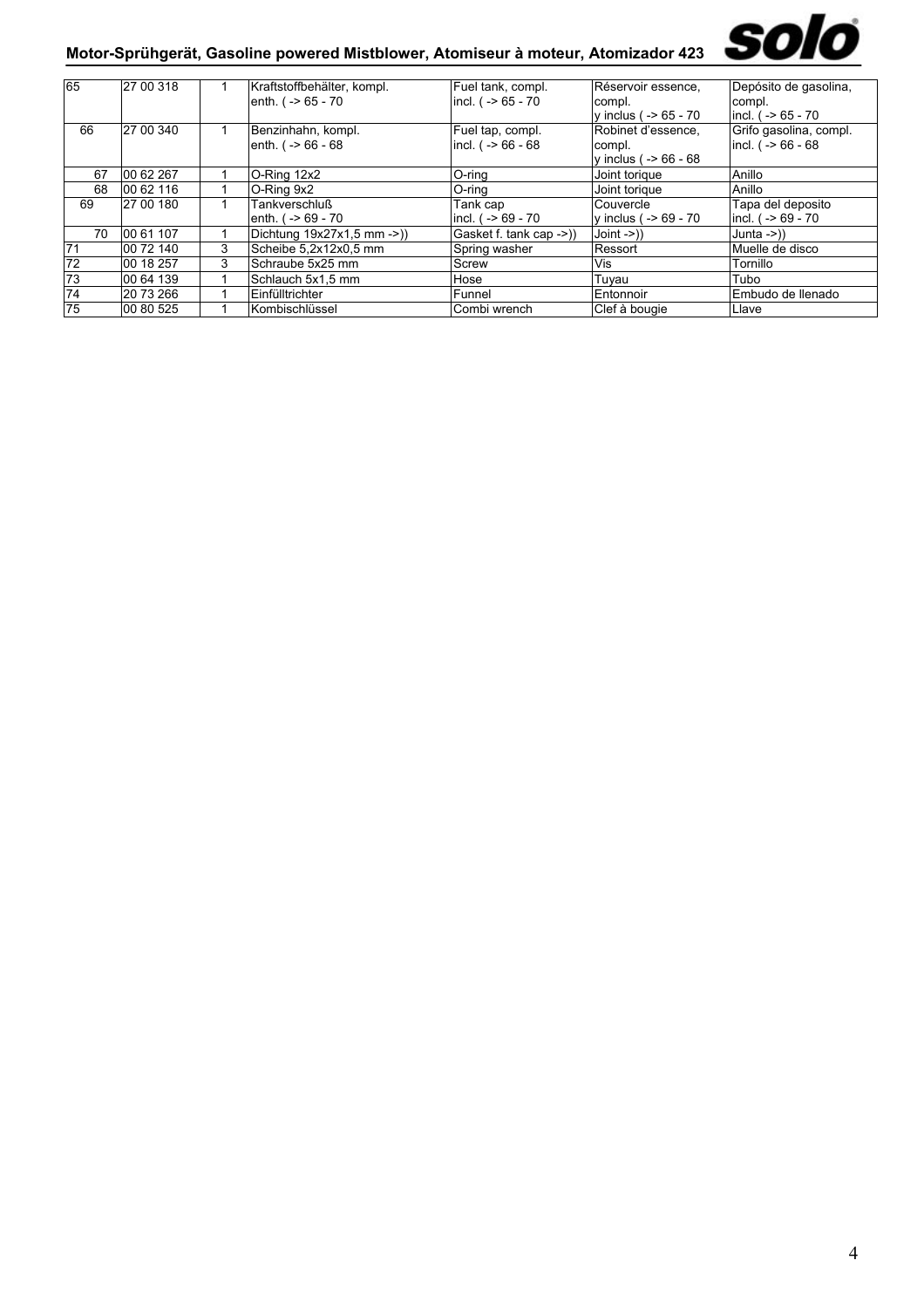<span id="page-4-0"></span>

| Menge Kurbelwelle/-gehäuse,<br>Crankshaft/-case, Vilebrequin,<br>Pos.-No.<br>Order-No.<br>Quantity Zylinder, Kolben<br>cilindro, piston<br>cylinder, piston<br>cylindre, piston<br>No.Pos.<br>No. de Cde<br>Nombres<br>Cantidad<br>Pos.-No.<br>Ref.-Nr.<br>22 00 117 52<br>Kurbelwelle, kompl.<br>Crankshaft, compl.<br>Cigüenal, compl.<br>$\mathbf{1}$<br>Vilebreguin, compl.<br>1<br>$\overline{2}$<br>Kurbelgehäusedichtung 0,4 mm<br>20 61 157<br>1<br>Crankcase gasket<br>Joint de carter moteur<br>Junta de carter<br>3<br>21 00 660<br>1<br>Kurbelgehäuse, Zünderseite<br>Carter moteur côté vm<br>Crankcase, ignition s.<br>Caja del cigüenal<br>$\overline{4}$<br>00 50 102<br>1<br>Rillenkugellager 15x35x11 mm<br><b>Ball bearing</b><br>Roulement à billes<br>Cojinete de bolas<br>5<br>$\mathbf{1}$<br>Crankcase, drive side Carter moteur côté turbine Caja del cigüenal p.d. Sacado<br>21 00 661<br>Kurbelgehäuse, Abtriebseite<br>6<br>00 50 183<br>1<br>Kugellager 15x42x13 mm<br><b>Ball bearing</b><br>Roulement à billes<br>Cojinete de bolas<br>$\overline{7}$<br>00 18 399<br>6<br>Screw<br>Zylinderschraube M5x35 mm<br>Vis<br>Tornillo cilindrico<br>8<br>$\overline{2}$<br>00 54 133<br>Oil seal<br>Joint d'arbre<br>Wellendichtung 15x26x7 mm<br>Empaquetadura del árbol<br>9<br>00 34 135<br>Circlip<br>$\mathbf{1}$<br>Schnorrsicherung 10 mm<br>Seguro<br>Arrêtage<br>10<br>Nut<br>00 20 104<br>1<br>Sechskantmutter M10<br>Écrou<br>Tuerca<br>11<br>Woodruff key<br>00 75 100<br>1<br>Chaveta de disco<br>Scheibenfeder 2x3,7 mm<br>Clavette<br>$\overline{12}$<br>44 00 224 25<br>1<br>Magnetrad 12,8<br>Flywheel<br>Volant magnétique<br>Volante<br>$\overline{13}$<br>Cilindro + piston,<br>22 00 114<br>$\mathbf{1}$<br>Cylinder + piston,<br>Zylinder + Kolben,<br>Cylindre + piston,<br>Reparatursatz<br>kit de réparation<br>juego de reparacion<br>repair kit<br>incl. (->13 - 26<br>enth.: (-> 13 - 26<br>incl. $(->13 - 26)$<br>y inclus (->13 - 26<br>00 52 205<br>14<br>Casquillo cojinete<br>1<br>Nadelkäfig 12x15x17,5<br>Needle bearing<br>Roulement à aiguilles<br>15<br>Piston<br>22 00 152<br>$\mathbf{1}$<br>Kolben Ø 48,0 mm<br>Piston<br>Piston<br>enth. ( -> 15 - 18<br>incl. (-> 15 - 18<br>y inclus (-> 15 - 18<br>incl. (-> 15 - 18<br>$\overline{2}$<br>20 48 116<br>Kolbenring 48x2 mm<br>Piston ring<br>Anillo del piston<br>16<br>Segment<br>00 55 122<br>$\overline{2}$<br>17<br>Sicherungsring 12x1 mm-<br>Piston check pin<br>Arrêt d'axe de piston<br>Seguro<br>20 31 168 25<br>1<br>Bulon de piston ->)<br>18<br>Kolbenbolzen 12/8x40 mm >)<br>Piston pin ->)<br>Axe de piston ->)<br>20 61 339<br>1<br>Cylinder gasket<br>Zylinderdichtung<br>Junta del cilindro<br>19<br>Joint de cylindre<br>$\overline{c}$<br>Stiftschraube M6x18 mm<br>20<br>00 15 209<br>Stud screw<br>Tornillo<br>Vis<br>$\overline{21}$<br>20 61 140<br>1<br>Auspuffdichtung<br>Exhaust gasket<br>Joint d'échappement<br>Junta escape<br>$\overline{22}$<br>$\overline{c}$<br>20 61 479<br>Vergaserdichtung<br>Carburetor gasket<br>Joint d'admission<br>Junta del carburador<br>$\overline{23}$<br>Isolierflansch<br>20 74 964<br>$\mathbf{1}$<br>Carburetor port piece Bride d'admission<br>Apoyo del carburador<br>24<br>20 12 871<br>1<br>Manifold<br>Munon de aspiracion<br>Ansaugstutzen<br>Manchon d'aspiration<br>$\overline{25}$<br>$\overline{2}$<br>00 34 202<br>Safety washer<br>Rondelle de sécurité<br>Arandela seguridad<br>Sicherungsscheibe 6 mm<br>26<br>$\overline{2}$<br>00 18 348<br>Screw ->)<br>Tornillo ->)<br>Zylinderschraube M6x25 mm ->)<br>$Vis -> )$<br>28<br>Vis<br>00 18 348<br>4<br>Zylinderschraube M6x25 mm<br>Tornillo<br>Screw<br>36<br>23 00 106<br>1<br>Zündkerze W 8AC<br>Spark plug<br>Bujia<br>Bougie<br>37<br>3<br>00 12 368<br>Screw<br>Vis<br>Tornillo<br>Sechskantschraube M6x20<br>60<br>40 74 352<br>1<br>Schutzkappe<br>Protector cap<br>Recouvrement<br>Tapa<br>61<br>20 43 338<br>1<br>Brace<br>Befestigungswinkel<br>Tirant<br>Tirante<br>62<br>$\overline{2}$<br>00 18 345<br>Vis<br>Zylinderschraube M6x12 mm<br>Screw<br>Tornillo cilindrico | Bild-Nr. | Bestell-Nr. |  |  |           |
|----------------------------------------------------------------------------------------------------------------------------------------------------------------------------------------------------------------------------------------------------------------------------------------------------------------------------------------------------------------------------------------------------------------------------------------------------------------------------------------------------------------------------------------------------------------------------------------------------------------------------------------------------------------------------------------------------------------------------------------------------------------------------------------------------------------------------------------------------------------------------------------------------------------------------------------------------------------------------------------------------------------------------------------------------------------------------------------------------------------------------------------------------------------------------------------------------------------------------------------------------------------------------------------------------------------------------------------------------------------------------------------------------------------------------------------------------------------------------------------------------------------------------------------------------------------------------------------------------------------------------------------------------------------------------------------------------------------------------------------------------------------------------------------------------------------------------------------------------------------------------------------------------------------------------------------------------------------------------------------------------------------------------------------------------------------------------------------------------------------------------------------------------------------------------------------------------------------------------------------------------------------------------------------------------------------------------------------------------------------------------------------------------------------------------------------------------------------------------------------------------------------------------------------------------------------------------------------------------------------------------------------------------------------------------------------------------------------------------------------------------------------------------------------------------------------------------------------------------------------------------------------------------------------------------------------------------------------------------------------------------------------------------------------------------------------------------------------------------------------------------------------------------------------------------------------------------------------------------------------------------------------------------------------------------------------------------------------------------------------------------------------------------------------------------------------------------------------------------------------------------------------------------------------------------------------------------------------------------------------------------------------------------------------------------------------------------------------------------------------------------------------------------------------------------------------------------------------------------------------------------------------------------------------------------------------------------------------------------------------------------------------------------------------------------------------------------------------------------------------------------------------------|----------|-------------|--|--|-----------|
|                                                                                                                                                                                                                                                                                                                                                                                                                                                                                                                                                                                                                                                                                                                                                                                                                                                                                                                                                                                                                                                                                                                                                                                                                                                                                                                                                                                                                                                                                                                                                                                                                                                                                                                                                                                                                                                                                                                                                                                                                                                                                                                                                                                                                                                                                                                                                                                                                                                                                                                                                                                                                                                                                                                                                                                                                                                                                                                                                                                                                                                                                                                                                                                                                                                                                                                                                                                                                                                                                                                                                                                                                                                                                                                                                                                                                                                                                                                                                                                                                                                                                                                                              |          |             |  |  | Cigüenal, |
|                                                                                                                                                                                                                                                                                                                                                                                                                                                                                                                                                                                                                                                                                                                                                                                                                                                                                                                                                                                                                                                                                                                                                                                                                                                                                                                                                                                                                                                                                                                                                                                                                                                                                                                                                                                                                                                                                                                                                                                                                                                                                                                                                                                                                                                                                                                                                                                                                                                                                                                                                                                                                                                                                                                                                                                                                                                                                                                                                                                                                                                                                                                                                                                                                                                                                                                                                                                                                                                                                                                                                                                                                                                                                                                                                                                                                                                                                                                                                                                                                                                                                                                                              |          |             |  |  |           |
|                                                                                                                                                                                                                                                                                                                                                                                                                                                                                                                                                                                                                                                                                                                                                                                                                                                                                                                                                                                                                                                                                                                                                                                                                                                                                                                                                                                                                                                                                                                                                                                                                                                                                                                                                                                                                                                                                                                                                                                                                                                                                                                                                                                                                                                                                                                                                                                                                                                                                                                                                                                                                                                                                                                                                                                                                                                                                                                                                                                                                                                                                                                                                                                                                                                                                                                                                                                                                                                                                                                                                                                                                                                                                                                                                                                                                                                                                                                                                                                                                                                                                                                                              |          |             |  |  |           |
|                                                                                                                                                                                                                                                                                                                                                                                                                                                                                                                                                                                                                                                                                                                                                                                                                                                                                                                                                                                                                                                                                                                                                                                                                                                                                                                                                                                                                                                                                                                                                                                                                                                                                                                                                                                                                                                                                                                                                                                                                                                                                                                                                                                                                                                                                                                                                                                                                                                                                                                                                                                                                                                                                                                                                                                                                                                                                                                                                                                                                                                                                                                                                                                                                                                                                                                                                                                                                                                                                                                                                                                                                                                                                                                                                                                                                                                                                                                                                                                                                                                                                                                                              |          |             |  |  |           |
|                                                                                                                                                                                                                                                                                                                                                                                                                                                                                                                                                                                                                                                                                                                                                                                                                                                                                                                                                                                                                                                                                                                                                                                                                                                                                                                                                                                                                                                                                                                                                                                                                                                                                                                                                                                                                                                                                                                                                                                                                                                                                                                                                                                                                                                                                                                                                                                                                                                                                                                                                                                                                                                                                                                                                                                                                                                                                                                                                                                                                                                                                                                                                                                                                                                                                                                                                                                                                                                                                                                                                                                                                                                                                                                                                                                                                                                                                                                                                                                                                                                                                                                                              |          |             |  |  |           |
|                                                                                                                                                                                                                                                                                                                                                                                                                                                                                                                                                                                                                                                                                                                                                                                                                                                                                                                                                                                                                                                                                                                                                                                                                                                                                                                                                                                                                                                                                                                                                                                                                                                                                                                                                                                                                                                                                                                                                                                                                                                                                                                                                                                                                                                                                                                                                                                                                                                                                                                                                                                                                                                                                                                                                                                                                                                                                                                                                                                                                                                                                                                                                                                                                                                                                                                                                                                                                                                                                                                                                                                                                                                                                                                                                                                                                                                                                                                                                                                                                                                                                                                                              |          |             |  |  |           |
|                                                                                                                                                                                                                                                                                                                                                                                                                                                                                                                                                                                                                                                                                                                                                                                                                                                                                                                                                                                                                                                                                                                                                                                                                                                                                                                                                                                                                                                                                                                                                                                                                                                                                                                                                                                                                                                                                                                                                                                                                                                                                                                                                                                                                                                                                                                                                                                                                                                                                                                                                                                                                                                                                                                                                                                                                                                                                                                                                                                                                                                                                                                                                                                                                                                                                                                                                                                                                                                                                                                                                                                                                                                                                                                                                                                                                                                                                                                                                                                                                                                                                                                                              |          |             |  |  |           |
|                                                                                                                                                                                                                                                                                                                                                                                                                                                                                                                                                                                                                                                                                                                                                                                                                                                                                                                                                                                                                                                                                                                                                                                                                                                                                                                                                                                                                                                                                                                                                                                                                                                                                                                                                                                                                                                                                                                                                                                                                                                                                                                                                                                                                                                                                                                                                                                                                                                                                                                                                                                                                                                                                                                                                                                                                                                                                                                                                                                                                                                                                                                                                                                                                                                                                                                                                                                                                                                                                                                                                                                                                                                                                                                                                                                                                                                                                                                                                                                                                                                                                                                                              |          |             |  |  |           |
|                                                                                                                                                                                                                                                                                                                                                                                                                                                                                                                                                                                                                                                                                                                                                                                                                                                                                                                                                                                                                                                                                                                                                                                                                                                                                                                                                                                                                                                                                                                                                                                                                                                                                                                                                                                                                                                                                                                                                                                                                                                                                                                                                                                                                                                                                                                                                                                                                                                                                                                                                                                                                                                                                                                                                                                                                                                                                                                                                                                                                                                                                                                                                                                                                                                                                                                                                                                                                                                                                                                                                                                                                                                                                                                                                                                                                                                                                                                                                                                                                                                                                                                                              |          |             |  |  |           |
|                                                                                                                                                                                                                                                                                                                                                                                                                                                                                                                                                                                                                                                                                                                                                                                                                                                                                                                                                                                                                                                                                                                                                                                                                                                                                                                                                                                                                                                                                                                                                                                                                                                                                                                                                                                                                                                                                                                                                                                                                                                                                                                                                                                                                                                                                                                                                                                                                                                                                                                                                                                                                                                                                                                                                                                                                                                                                                                                                                                                                                                                                                                                                                                                                                                                                                                                                                                                                                                                                                                                                                                                                                                                                                                                                                                                                                                                                                                                                                                                                                                                                                                                              |          |             |  |  |           |
|                                                                                                                                                                                                                                                                                                                                                                                                                                                                                                                                                                                                                                                                                                                                                                                                                                                                                                                                                                                                                                                                                                                                                                                                                                                                                                                                                                                                                                                                                                                                                                                                                                                                                                                                                                                                                                                                                                                                                                                                                                                                                                                                                                                                                                                                                                                                                                                                                                                                                                                                                                                                                                                                                                                                                                                                                                                                                                                                                                                                                                                                                                                                                                                                                                                                                                                                                                                                                                                                                                                                                                                                                                                                                                                                                                                                                                                                                                                                                                                                                                                                                                                                              |          |             |  |  |           |
|                                                                                                                                                                                                                                                                                                                                                                                                                                                                                                                                                                                                                                                                                                                                                                                                                                                                                                                                                                                                                                                                                                                                                                                                                                                                                                                                                                                                                                                                                                                                                                                                                                                                                                                                                                                                                                                                                                                                                                                                                                                                                                                                                                                                                                                                                                                                                                                                                                                                                                                                                                                                                                                                                                                                                                                                                                                                                                                                                                                                                                                                                                                                                                                                                                                                                                                                                                                                                                                                                                                                                                                                                                                                                                                                                                                                                                                                                                                                                                                                                                                                                                                                              |          |             |  |  |           |
|                                                                                                                                                                                                                                                                                                                                                                                                                                                                                                                                                                                                                                                                                                                                                                                                                                                                                                                                                                                                                                                                                                                                                                                                                                                                                                                                                                                                                                                                                                                                                                                                                                                                                                                                                                                                                                                                                                                                                                                                                                                                                                                                                                                                                                                                                                                                                                                                                                                                                                                                                                                                                                                                                                                                                                                                                                                                                                                                                                                                                                                                                                                                                                                                                                                                                                                                                                                                                                                                                                                                                                                                                                                                                                                                                                                                                                                                                                                                                                                                                                                                                                                                              |          |             |  |  |           |
|                                                                                                                                                                                                                                                                                                                                                                                                                                                                                                                                                                                                                                                                                                                                                                                                                                                                                                                                                                                                                                                                                                                                                                                                                                                                                                                                                                                                                                                                                                                                                                                                                                                                                                                                                                                                                                                                                                                                                                                                                                                                                                                                                                                                                                                                                                                                                                                                                                                                                                                                                                                                                                                                                                                                                                                                                                                                                                                                                                                                                                                                                                                                                                                                                                                                                                                                                                                                                                                                                                                                                                                                                                                                                                                                                                                                                                                                                                                                                                                                                                                                                                                                              |          |             |  |  |           |
|                                                                                                                                                                                                                                                                                                                                                                                                                                                                                                                                                                                                                                                                                                                                                                                                                                                                                                                                                                                                                                                                                                                                                                                                                                                                                                                                                                                                                                                                                                                                                                                                                                                                                                                                                                                                                                                                                                                                                                                                                                                                                                                                                                                                                                                                                                                                                                                                                                                                                                                                                                                                                                                                                                                                                                                                                                                                                                                                                                                                                                                                                                                                                                                                                                                                                                                                                                                                                                                                                                                                                                                                                                                                                                                                                                                                                                                                                                                                                                                                                                                                                                                                              |          |             |  |  |           |
|                                                                                                                                                                                                                                                                                                                                                                                                                                                                                                                                                                                                                                                                                                                                                                                                                                                                                                                                                                                                                                                                                                                                                                                                                                                                                                                                                                                                                                                                                                                                                                                                                                                                                                                                                                                                                                                                                                                                                                                                                                                                                                                                                                                                                                                                                                                                                                                                                                                                                                                                                                                                                                                                                                                                                                                                                                                                                                                                                                                                                                                                                                                                                                                                                                                                                                                                                                                                                                                                                                                                                                                                                                                                                                                                                                                                                                                                                                                                                                                                                                                                                                                                              |          |             |  |  |           |
|                                                                                                                                                                                                                                                                                                                                                                                                                                                                                                                                                                                                                                                                                                                                                                                                                                                                                                                                                                                                                                                                                                                                                                                                                                                                                                                                                                                                                                                                                                                                                                                                                                                                                                                                                                                                                                                                                                                                                                                                                                                                                                                                                                                                                                                                                                                                                                                                                                                                                                                                                                                                                                                                                                                                                                                                                                                                                                                                                                                                                                                                                                                                                                                                                                                                                                                                                                                                                                                                                                                                                                                                                                                                                                                                                                                                                                                                                                                                                                                                                                                                                                                                              |          |             |  |  |           |
|                                                                                                                                                                                                                                                                                                                                                                                                                                                                                                                                                                                                                                                                                                                                                                                                                                                                                                                                                                                                                                                                                                                                                                                                                                                                                                                                                                                                                                                                                                                                                                                                                                                                                                                                                                                                                                                                                                                                                                                                                                                                                                                                                                                                                                                                                                                                                                                                                                                                                                                                                                                                                                                                                                                                                                                                                                                                                                                                                                                                                                                                                                                                                                                                                                                                                                                                                                                                                                                                                                                                                                                                                                                                                                                                                                                                                                                                                                                                                                                                                                                                                                                                              |          |             |  |  |           |
|                                                                                                                                                                                                                                                                                                                                                                                                                                                                                                                                                                                                                                                                                                                                                                                                                                                                                                                                                                                                                                                                                                                                                                                                                                                                                                                                                                                                                                                                                                                                                                                                                                                                                                                                                                                                                                                                                                                                                                                                                                                                                                                                                                                                                                                                                                                                                                                                                                                                                                                                                                                                                                                                                                                                                                                                                                                                                                                                                                                                                                                                                                                                                                                                                                                                                                                                                                                                                                                                                                                                                                                                                                                                                                                                                                                                                                                                                                                                                                                                                                                                                                                                              |          |             |  |  |           |
|                                                                                                                                                                                                                                                                                                                                                                                                                                                                                                                                                                                                                                                                                                                                                                                                                                                                                                                                                                                                                                                                                                                                                                                                                                                                                                                                                                                                                                                                                                                                                                                                                                                                                                                                                                                                                                                                                                                                                                                                                                                                                                                                                                                                                                                                                                                                                                                                                                                                                                                                                                                                                                                                                                                                                                                                                                                                                                                                                                                                                                                                                                                                                                                                                                                                                                                                                                                                                                                                                                                                                                                                                                                                                                                                                                                                                                                                                                                                                                                                                                                                                                                                              |          |             |  |  |           |
|                                                                                                                                                                                                                                                                                                                                                                                                                                                                                                                                                                                                                                                                                                                                                                                                                                                                                                                                                                                                                                                                                                                                                                                                                                                                                                                                                                                                                                                                                                                                                                                                                                                                                                                                                                                                                                                                                                                                                                                                                                                                                                                                                                                                                                                                                                                                                                                                                                                                                                                                                                                                                                                                                                                                                                                                                                                                                                                                                                                                                                                                                                                                                                                                                                                                                                                                                                                                                                                                                                                                                                                                                                                                                                                                                                                                                                                                                                                                                                                                                                                                                                                                              |          |             |  |  |           |
|                                                                                                                                                                                                                                                                                                                                                                                                                                                                                                                                                                                                                                                                                                                                                                                                                                                                                                                                                                                                                                                                                                                                                                                                                                                                                                                                                                                                                                                                                                                                                                                                                                                                                                                                                                                                                                                                                                                                                                                                                                                                                                                                                                                                                                                                                                                                                                                                                                                                                                                                                                                                                                                                                                                                                                                                                                                                                                                                                                                                                                                                                                                                                                                                                                                                                                                                                                                                                                                                                                                                                                                                                                                                                                                                                                                                                                                                                                                                                                                                                                                                                                                                              |          |             |  |  |           |
|                                                                                                                                                                                                                                                                                                                                                                                                                                                                                                                                                                                                                                                                                                                                                                                                                                                                                                                                                                                                                                                                                                                                                                                                                                                                                                                                                                                                                                                                                                                                                                                                                                                                                                                                                                                                                                                                                                                                                                                                                                                                                                                                                                                                                                                                                                                                                                                                                                                                                                                                                                                                                                                                                                                                                                                                                                                                                                                                                                                                                                                                                                                                                                                                                                                                                                                                                                                                                                                                                                                                                                                                                                                                                                                                                                                                                                                                                                                                                                                                                                                                                                                                              |          |             |  |  |           |
|                                                                                                                                                                                                                                                                                                                                                                                                                                                                                                                                                                                                                                                                                                                                                                                                                                                                                                                                                                                                                                                                                                                                                                                                                                                                                                                                                                                                                                                                                                                                                                                                                                                                                                                                                                                                                                                                                                                                                                                                                                                                                                                                                                                                                                                                                                                                                                                                                                                                                                                                                                                                                                                                                                                                                                                                                                                                                                                                                                                                                                                                                                                                                                                                                                                                                                                                                                                                                                                                                                                                                                                                                                                                                                                                                                                                                                                                                                                                                                                                                                                                                                                                              |          |             |  |  |           |
|                                                                                                                                                                                                                                                                                                                                                                                                                                                                                                                                                                                                                                                                                                                                                                                                                                                                                                                                                                                                                                                                                                                                                                                                                                                                                                                                                                                                                                                                                                                                                                                                                                                                                                                                                                                                                                                                                                                                                                                                                                                                                                                                                                                                                                                                                                                                                                                                                                                                                                                                                                                                                                                                                                                                                                                                                                                                                                                                                                                                                                                                                                                                                                                                                                                                                                                                                                                                                                                                                                                                                                                                                                                                                                                                                                                                                                                                                                                                                                                                                                                                                                                                              |          |             |  |  |           |
|                                                                                                                                                                                                                                                                                                                                                                                                                                                                                                                                                                                                                                                                                                                                                                                                                                                                                                                                                                                                                                                                                                                                                                                                                                                                                                                                                                                                                                                                                                                                                                                                                                                                                                                                                                                                                                                                                                                                                                                                                                                                                                                                                                                                                                                                                                                                                                                                                                                                                                                                                                                                                                                                                                                                                                                                                                                                                                                                                                                                                                                                                                                                                                                                                                                                                                                                                                                                                                                                                                                                                                                                                                                                                                                                                                                                                                                                                                                                                                                                                                                                                                                                              |          |             |  |  |           |
|                                                                                                                                                                                                                                                                                                                                                                                                                                                                                                                                                                                                                                                                                                                                                                                                                                                                                                                                                                                                                                                                                                                                                                                                                                                                                                                                                                                                                                                                                                                                                                                                                                                                                                                                                                                                                                                                                                                                                                                                                                                                                                                                                                                                                                                                                                                                                                                                                                                                                                                                                                                                                                                                                                                                                                                                                                                                                                                                                                                                                                                                                                                                                                                                                                                                                                                                                                                                                                                                                                                                                                                                                                                                                                                                                                                                                                                                                                                                                                                                                                                                                                                                              |          |             |  |  |           |
|                                                                                                                                                                                                                                                                                                                                                                                                                                                                                                                                                                                                                                                                                                                                                                                                                                                                                                                                                                                                                                                                                                                                                                                                                                                                                                                                                                                                                                                                                                                                                                                                                                                                                                                                                                                                                                                                                                                                                                                                                                                                                                                                                                                                                                                                                                                                                                                                                                                                                                                                                                                                                                                                                                                                                                                                                                                                                                                                                                                                                                                                                                                                                                                                                                                                                                                                                                                                                                                                                                                                                                                                                                                                                                                                                                                                                                                                                                                                                                                                                                                                                                                                              |          |             |  |  |           |
|                                                                                                                                                                                                                                                                                                                                                                                                                                                                                                                                                                                                                                                                                                                                                                                                                                                                                                                                                                                                                                                                                                                                                                                                                                                                                                                                                                                                                                                                                                                                                                                                                                                                                                                                                                                                                                                                                                                                                                                                                                                                                                                                                                                                                                                                                                                                                                                                                                                                                                                                                                                                                                                                                                                                                                                                                                                                                                                                                                                                                                                                                                                                                                                                                                                                                                                                                                                                                                                                                                                                                                                                                                                                                                                                                                                                                                                                                                                                                                                                                                                                                                                                              |          |             |  |  |           |
|                                                                                                                                                                                                                                                                                                                                                                                                                                                                                                                                                                                                                                                                                                                                                                                                                                                                                                                                                                                                                                                                                                                                                                                                                                                                                                                                                                                                                                                                                                                                                                                                                                                                                                                                                                                                                                                                                                                                                                                                                                                                                                                                                                                                                                                                                                                                                                                                                                                                                                                                                                                                                                                                                                                                                                                                                                                                                                                                                                                                                                                                                                                                                                                                                                                                                                                                                                                                                                                                                                                                                                                                                                                                                                                                                                                                                                                                                                                                                                                                                                                                                                                                              |          |             |  |  |           |
|                                                                                                                                                                                                                                                                                                                                                                                                                                                                                                                                                                                                                                                                                                                                                                                                                                                                                                                                                                                                                                                                                                                                                                                                                                                                                                                                                                                                                                                                                                                                                                                                                                                                                                                                                                                                                                                                                                                                                                                                                                                                                                                                                                                                                                                                                                                                                                                                                                                                                                                                                                                                                                                                                                                                                                                                                                                                                                                                                                                                                                                                                                                                                                                                                                                                                                                                                                                                                                                                                                                                                                                                                                                                                                                                                                                                                                                                                                                                                                                                                                                                                                                                              |          |             |  |  |           |
|                                                                                                                                                                                                                                                                                                                                                                                                                                                                                                                                                                                                                                                                                                                                                                                                                                                                                                                                                                                                                                                                                                                                                                                                                                                                                                                                                                                                                                                                                                                                                                                                                                                                                                                                                                                                                                                                                                                                                                                                                                                                                                                                                                                                                                                                                                                                                                                                                                                                                                                                                                                                                                                                                                                                                                                                                                                                                                                                                                                                                                                                                                                                                                                                                                                                                                                                                                                                                                                                                                                                                                                                                                                                                                                                                                                                                                                                                                                                                                                                                                                                                                                                              |          |             |  |  |           |
|                                                                                                                                                                                                                                                                                                                                                                                                                                                                                                                                                                                                                                                                                                                                                                                                                                                                                                                                                                                                                                                                                                                                                                                                                                                                                                                                                                                                                                                                                                                                                                                                                                                                                                                                                                                                                                                                                                                                                                                                                                                                                                                                                                                                                                                                                                                                                                                                                                                                                                                                                                                                                                                                                                                                                                                                                                                                                                                                                                                                                                                                                                                                                                                                                                                                                                                                                                                                                                                                                                                                                                                                                                                                                                                                                                                                                                                                                                                                                                                                                                                                                                                                              |          |             |  |  |           |
|                                                                                                                                                                                                                                                                                                                                                                                                                                                                                                                                                                                                                                                                                                                                                                                                                                                                                                                                                                                                                                                                                                                                                                                                                                                                                                                                                                                                                                                                                                                                                                                                                                                                                                                                                                                                                                                                                                                                                                                                                                                                                                                                                                                                                                                                                                                                                                                                                                                                                                                                                                                                                                                                                                                                                                                                                                                                                                                                                                                                                                                                                                                                                                                                                                                                                                                                                                                                                                                                                                                                                                                                                                                                                                                                                                                                                                                                                                                                                                                                                                                                                                                                              |          |             |  |  |           |
|                                                                                                                                                                                                                                                                                                                                                                                                                                                                                                                                                                                                                                                                                                                                                                                                                                                                                                                                                                                                                                                                                                                                                                                                                                                                                                                                                                                                                                                                                                                                                                                                                                                                                                                                                                                                                                                                                                                                                                                                                                                                                                                                                                                                                                                                                                                                                                                                                                                                                                                                                                                                                                                                                                                                                                                                                                                                                                                                                                                                                                                                                                                                                                                                                                                                                                                                                                                                                                                                                                                                                                                                                                                                                                                                                                                                                                                                                                                                                                                                                                                                                                                                              |          |             |  |  |           |
|                                                                                                                                                                                                                                                                                                                                                                                                                                                                                                                                                                                                                                                                                                                                                                                                                                                                                                                                                                                                                                                                                                                                                                                                                                                                                                                                                                                                                                                                                                                                                                                                                                                                                                                                                                                                                                                                                                                                                                                                                                                                                                                                                                                                                                                                                                                                                                                                                                                                                                                                                                                                                                                                                                                                                                                                                                                                                                                                                                                                                                                                                                                                                                                                                                                                                                                                                                                                                                                                                                                                                                                                                                                                                                                                                                                                                                                                                                                                                                                                                                                                                                                                              |          |             |  |  |           |
|                                                                                                                                                                                                                                                                                                                                                                                                                                                                                                                                                                                                                                                                                                                                                                                                                                                                                                                                                                                                                                                                                                                                                                                                                                                                                                                                                                                                                                                                                                                                                                                                                                                                                                                                                                                                                                                                                                                                                                                                                                                                                                                                                                                                                                                                                                                                                                                                                                                                                                                                                                                                                                                                                                                                                                                                                                                                                                                                                                                                                                                                                                                                                                                                                                                                                                                                                                                                                                                                                                                                                                                                                                                                                                                                                                                                                                                                                                                                                                                                                                                                                                                                              |          |             |  |  |           |
|                                                                                                                                                                                                                                                                                                                                                                                                                                                                                                                                                                                                                                                                                                                                                                                                                                                                                                                                                                                                                                                                                                                                                                                                                                                                                                                                                                                                                                                                                                                                                                                                                                                                                                                                                                                                                                                                                                                                                                                                                                                                                                                                                                                                                                                                                                                                                                                                                                                                                                                                                                                                                                                                                                                                                                                                                                                                                                                                                                                                                                                                                                                                                                                                                                                                                                                                                                                                                                                                                                                                                                                                                                                                                                                                                                                                                                                                                                                                                                                                                                                                                                                                              |          |             |  |  |           |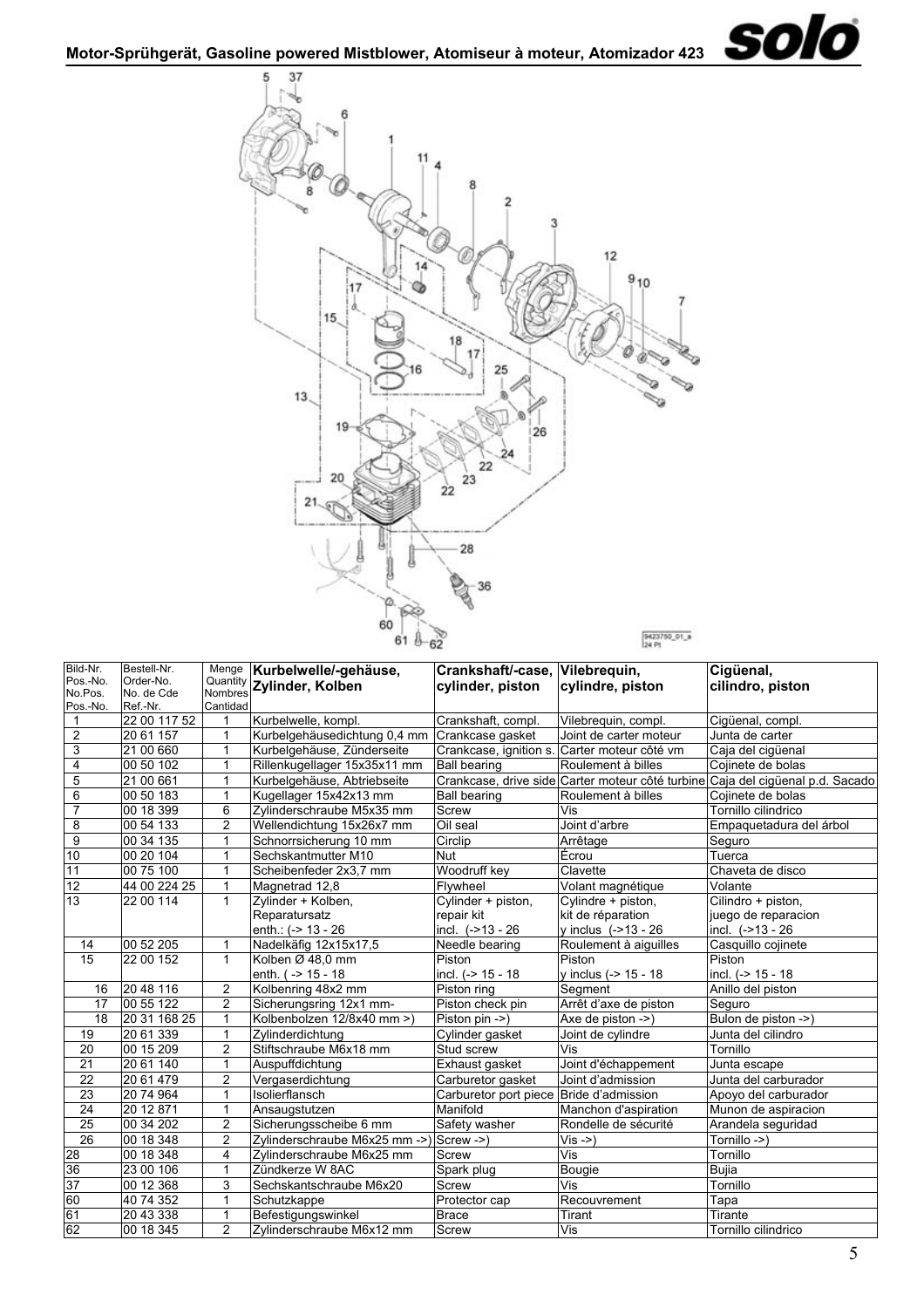

<span id="page-5-0"></span>

| Bild-Nr.<br>Pos.-No.<br>No.Pos.<br>Pos.-No. | Bestell-Nr.<br>Order-No.<br>No. de Cde<br>Ref.-Nr. | Menge<br>Quantity<br>Nombres<br>Cantidad | Vergaser, Luftfilter,<br><b>Auspuff</b>    | Carburetor, air<br>filter, muffler     | Carburateur, filtre à<br>air, échappement     | Carburador, filtro de<br>aire, escape            |
|---------------------------------------------|----------------------------------------------------|------------------------------------------|--------------------------------------------|----------------------------------------|-----------------------------------------------|--------------------------------------------------|
|                                             | 00 15 209                                          | 2                                        | Stiftschraube M6x18 mm                     | Stud screw                             | $\overline{\mathsf{Vis}}$                     | Tornillo                                         |
|                                             | 20 61 479                                          | $\overline{c}$                           | Vergaserdichtung                           | Carburetor gasket                      | Joint d'admission                             | Junta del carburador                             |
| $\frac{20}{23}$<br>23<br>24                 | 20 74 964                                          | 1                                        | Isolierflansch                             | Carburetor port piece                  | Bride d'admission                             | Apovo del carburador                             |
|                                             | 20 12 871                                          | 1                                        | Ansaugstutzen                              | Manifold                               | Manchon d'aspiration                          | Munon de aspiracion                              |
| 25                                          | 00 34 202                                          | $\overline{c}$                           | Sicherungsscheibe 6 mm                     | Safety washer                          | Rondelle de sécurité                          | Arandela seguridad                               |
| 26                                          | 00 18 348                                          | 2                                        | Zylinderschraube M6x25 mm                  | F.H. screw                             | Vis                                           | Tornillo                                         |
| $\frac{27}{28}$                             | 25 00 351 25                                       | 1                                        | Blechauspuff, kompl.                       | Muffler, compl.                        | Échappement, compl.                           | Escape, compl.                                   |
|                                             | 20 61 140                                          | 1                                        | Auspuffdichtung                            | Exhaust gasket                         | Joint d'échappement                           | Junta escape                                     |
| 29                                          | 00 34 114                                          | $\overline{2}$                           | Federring 6 mm                             | Spring ring                            | Rondelle élastique                            | Anillo elastico                                  |
| 30                                          | $00\,20\,102$                                      | $\mathbf{1}$                             | Sechskantmutter M6                         | <b>Nut</b>                             | Écrou                                         | Tuerca                                           |
| 31                                          | 00 21 100                                          | 1                                        | Sechskantmutter M6                         | <b>Nut</b>                             | Écrou                                         | Tuerca                                           |
| 32                                          | 20 23 366 25                                       | 1                                        | Auspuffstrebe 12x2x87/105                  | Muffler brace                          | Tirant d'échappement                          | Tirante del escape                               |
| 33                                          | 20 23 367 25                                       | 1                                        | Auspuffstrebe 12x260,5/79,5                | Muffler brace                          | Tirant d'échappement                          | Tirante del escape                               |
| 34                                          | 00 18 345                                          | 3                                        | Zylinderschraube M6x12 mm                  | <b>Screw</b>                           | Vis                                           | Tornillo cilindrico                              |
| 35                                          | 00 34 114                                          | 1                                        | Federring 6 mm                             | Spring ring                            | Rondelle élastique                            | Anillo elastico                                  |
| 38                                          | 23 00 558                                          | $\mathbf{1}$                             | Vergaser Bing 1/15/110                     | Carburetor, compl.                     | Carburateur, compl.                           | Carburador, compl.                               |
| 39                                          | 05 10 900                                          | $\overline{1}$                           | Reparatursatz-Vergaser Bing<br>1/15/110    | Repair-kit-carburetor                  | Kit de réparation-<br>carburateur             | Juego de reparacion-<br>carburador               |
| 40                                          | 00 66 111                                          | 1                                        | Schutzkappe                                | Port cap                               | Capuchon                                      | Caperuza                                         |
| 41                                          | 00 62 235                                          | 1                                        | O-Ring 20x1,5 mm                           | Ring                                   | Joint baque                                   | Anillo                                           |
| 42                                          | 28 00 559                                          | 1                                        | Bowdenzug Gas 1,5x1193 mm Bowden cable gas |                                        | Transmission de gaz                           | Cable de bowden                                  |
| 43                                          | 00 64 363                                          | $\mathbf{1}$                             | Schlauch 6x1 mm                            | Hose                                   | Tuyau                                         | Tubo                                             |
| 44                                          | 25 00 570                                          | $\mathbf{1}$                             | Luftfilter, kompl.<br>enth. ( -> 44 - 52   | Air filter, compl.<br>incl. (->44 - 52 | Filtre à air, compl.<br>y inclus ( -> 44 - 52 | Filtro de aire, compl.<br>incl. $( - > 44 - 52)$ |
| 45                                          | 00 20 142                                          | $\mathbf{1}$                             | Vierkantmutter M6                          | Nut                                    | Écrou                                         | Tuerca                                           |
| 46                                          | 20 74 252                                          | 1                                        | Scheibe 43x48x2 mm                         | Washer                                 | Rondelle                                      | Disco                                            |
| 47                                          | 20 48 348                                          | 1                                        | Filtereinsatz                              | Filter element                         | Filtre à air                                  | Filtro                                           |
| 48                                          | 20 73 500                                          | 1                                        | Filterdeckel                               | Filter cover                           | Couvercle du filtre                           | Tapa del filtro                                  |
| 49                                          | 00 10 557                                          | $\mathbf{1}$                             | Schraube M6x25 mm                          | Screw                                  | Vis                                           | Tornillo                                         |
| 50                                          | 00 66 399                                          | $\mathbf{1}$                             | Schelle 68x10 mm<br>enth. ( -> 50 - 52     | Clamp<br>incl. ( -> 50 - 52            | Collier<br>y inclus ( -> 50 - 52              | Abrazadera<br>incl. (-> 50 - 52                  |
| 51                                          | 00 21 257                                          | $\mathbf{1}$                             | Vierkantmutter M5                          | Nut                                    | Ecrou                                         | Tuerca                                           |
| 52                                          | 00 11 274                                          | $\mathbf{1}$                             | Zyl.-schraube M5x50/30 mm -<br>>))         | $Screw ->))$                           | $Vis ->)$                                     | Tornillo cilindrico ->))                         |
| 59                                          | 20 35 269                                          | $\mathbf{1}$                             | Distanzhülse 8,2/11x6,2x7,8<br>mm          | Spacer sleeve                          | Entretoise                                    | Tubo distanciador                                |
| 63                                          | 20 73 455                                          | $\mathbf{1}$                             | Auspuffschutz                              | Exhaust protection                     | Protection de<br>l'échappement                | Proteccion del escape                            |
| 64                                          | 00 18 257                                          | $\overline{2}$                           | Linsenschraube 5x25 mm                     | Screw                                  | Vis                                           | Tornillo                                         |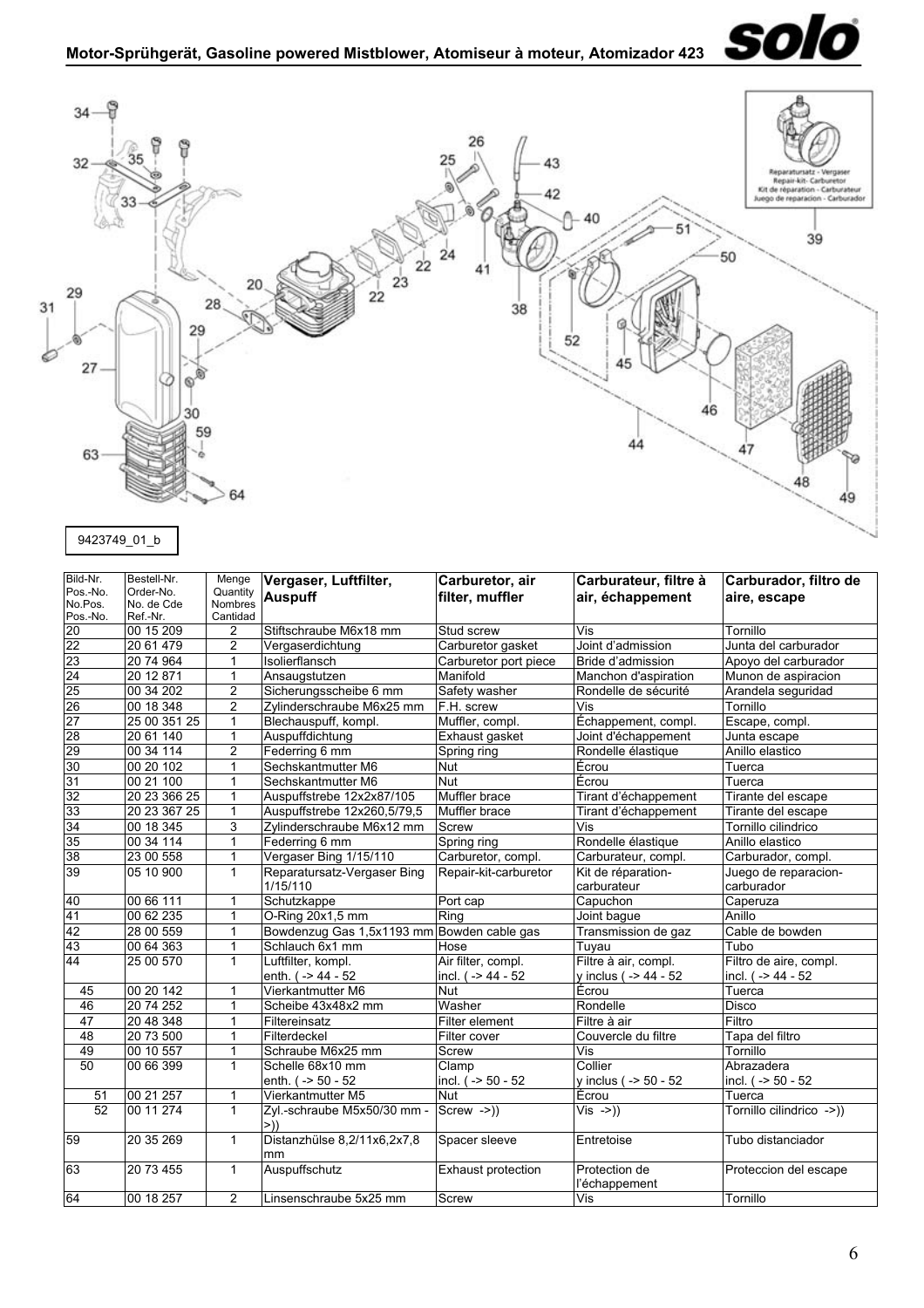<span id="page-6-0"></span>

# 9423749\_01\_c

| Bild-Nr.<br>Pos.-No. | Bestell-Nr.<br>Order-No. | Menge<br>Quantity | Gebläsegehäuse,<br>Benzintank | <b>Blower housing,</b><br>fuel tank | Carter de turbine,<br>réservoir essence | Caja del ventilador,<br>depósito de gasolina |
|----------------------|--------------------------|-------------------|-------------------------------|-------------------------------------|-----------------------------------------|----------------------------------------------|
| No.Pos.              | No. de Cde               | <b>Nombres</b>    |                               |                                     |                                         |                                              |
| Pos.-No.             | Ref.-Nr.                 | Cantidad          |                               |                                     |                                         |                                              |
| 53                   | 44 00 236                |                   | Gebläsegehäuse II             | <b>Blower housing II</b>            | Carter de turbine II                    | Caja del ventilador II                       |
| 54                   | 44 00 241                |                   | Laufrad                       | Fan wheel                           | Turbine                                 | Turbina                                      |
| 55                   | 44 00 232                |                   | Gebläsegehäuse I              | Blower housing I                    | Carter de turbine I                     | Caja del ventilador I                        |
| 56                   | 00 18 257                | 13                | Schraube 5x25 mm              | Screw                               | Vis                                     | Tornillo                                     |
| 65                   | 27 00 318                | 1                 | Kraftstoffbehälter, kompl.    | Fuel tank, compl.                   | Réservoir essence, compl.               | Depósito de gasolina, compl.                 |
|                      |                          |                   | enth. $( -565 - 70)$          | incl. $( -56 - 70)$                 | v inclus ( $-$ 65 - 70                  | incl. $( -56 - 70)$                          |
| 66                   | 27 00 340                | 1                 | Benzinhahn, kompl.            | Fuel tap, compl.                    | Robinet d'essence, compl.               | Grifo gasolina, compl.                       |
|                      |                          |                   | enth. $( - > 66 - 68)$        | incl. $( -56 - 68)$                 | v inclus ( $-$ 66 - 68                  | incl. $( -56 - 68)$                          |
| 67                   | 00 62 267                |                   | O-Ring 12x2                   | $O$ -ring                           | Joint torique                           | Anillo                                       |
| 68                   | 00 62 116                |                   | O-Ring 9x2                    | O-ring                              | Joint torique                           | Anillo                                       |
| 69                   | 27 00 180                |                   | Tankverschluß                 | Tank cap                            | Couvercle                               | Tapa del deposito                            |
|                      |                          |                   | enth. $( -8.69 - 70)$         | incl. $( -569 - 70)$                | y inclus ( $-$ 69 - 70                  | incl. $( -569 - 70)$                         |
| 70                   | 00 61 107                |                   | Dichtung 19x27x1,5 mm         | Gasket f. tank cap ->))             | $Join \rightarrow)$                     | Junta ->))                                   |
|                      |                          |                   | $\rightarrow$ ))              |                                     |                                         |                                              |
| 71                   | 00 72 140                | 3                 | Scheibe 5,2x12x0,5 mm         | Spring washer                       | Ressort                                 | Muelle de disco                              |
| 72                   | 00 18 257                | 3                 | Schraube 5x25 mm              | Screw                               | Vis                                     | Tornillo                                     |
| 73                   | 00 64 139                |                   | Schlauch 5x1,5 mm             | Hose                                | Tuyau                                   | Tubo                                         |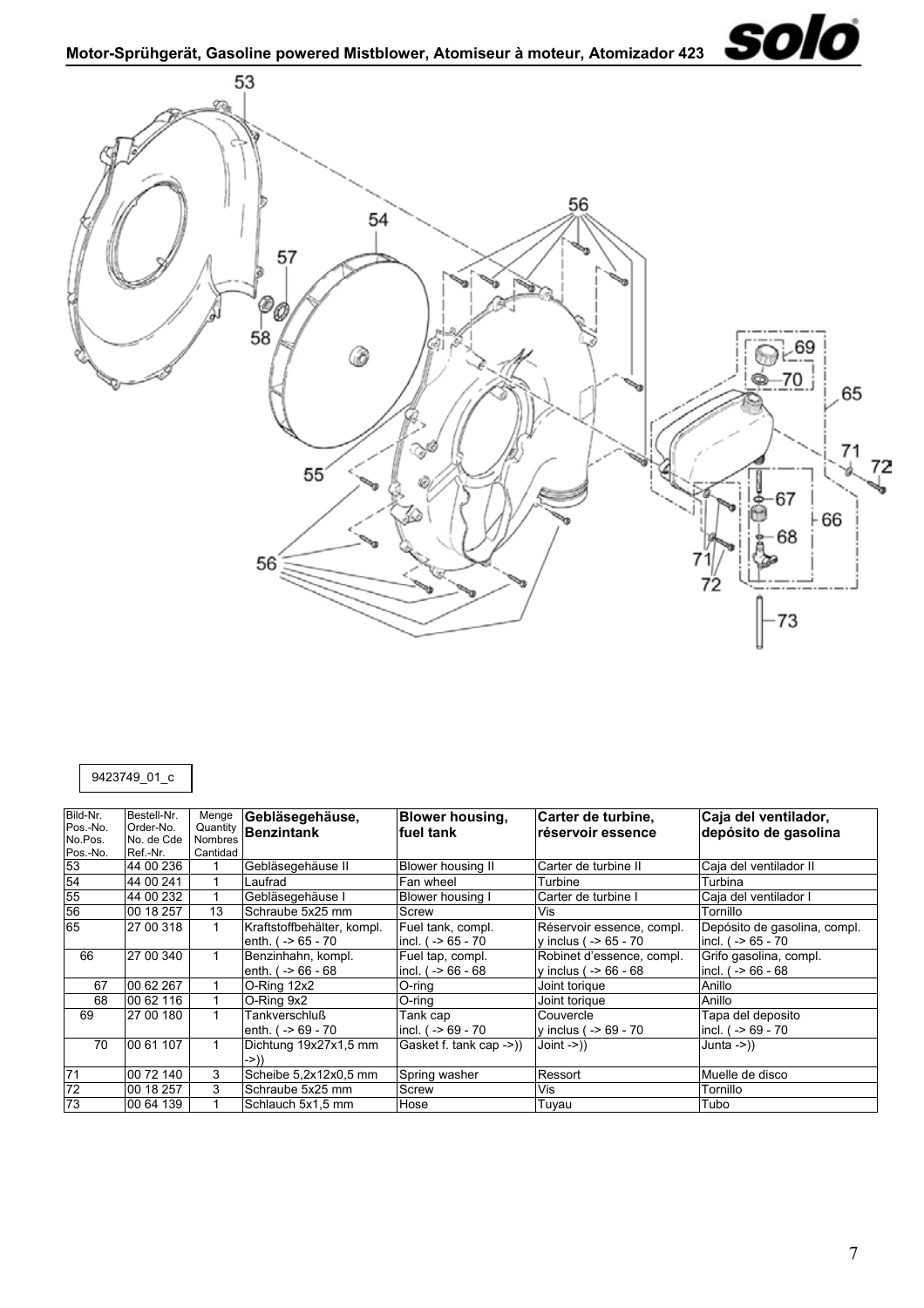

<span id="page-7-0"></span>

| Bild-Nr.        | Bestell-Nr.  | Menge                   | Behältergestell              | <b>Tank frame</b>                             | Cassis réservoir              | <b>Deposito</b>          |
|-----------------|--------------|-------------------------|------------------------------|-----------------------------------------------|-------------------------------|--------------------------|
| Pos.-No.        | Order-No.    | Quantity                |                              |                                               |                               |                          |
| No.Pos.         | No. de Cde   | <b>Nombres</b>          |                              |                                               |                               |                          |
| Pos.-No.        | Ref.-Nr.     | Cantidad                |                              |                                               |                               |                          |
|                 | 00 18 311    | 4                       | Linsenschraube M6x14 mm      | Screw                                         | Vis                           | Tornillo                 |
| 2               | 42 00 203    | 1                       | Behälter/Gestell             | Tank frame, compl.                            | Support de réservoir, compl.  | Depósito                 |
|                 |              |                         | enth. $( -2 - 24)$           | incl. ( -> 2 - 24                             | v inclus ( $-2 - 24$          | incl. $( -2 - 24)$       |
| 3               | 00 62 280    |                         | O-Ring 30x3 mm               | Ring                                          | Joint bague                   | Anillo                   |
| 4               | 00 62 280    |                         | O-Ring 30x3 mm               | Ring                                          | Joint bague                   | Anillo                   |
| 5               | 40 74 265    |                         | Schraubkörper 64x3 mm        | Threaded collar                               | Écrou                         | Tuerca                   |
| 6               | 40 74 265    |                         | Schraubkörper 64x3 mm        | Threaded collar                               | Écrou                         | Tuerca                   |
| $\overline{7}$  | 40 74 282    |                         | Stopfen 11x53 mm             | Plug                                          | <b>Bouchon</b>                | Tapón                    |
| 8               | 40 74 271    |                         | Abflußstopfen 10/32x22/49 mm | Drainage plug                                 | Bouchon                       | Tapón para descarga      |
| 9               | 00 64 138    |                         | 350 mm Schlauch 8x2 mm       | Hose                                          | Tuvau                         | Tubo                     |
| 10              | 42 00 153    | 1                       | Einfüllkorb, kompl.          | Liquid strainer,                              | Entonnoir avec filtre, compl. | Cesta para el relleno,   |
|                 |              |                         | enth. ( -> 10, 11            | compl. incl. ( -> 10,11  y inclus ( -> 10, 11 |                               | compl. incl. (-> 10, 11  |
|                 | 11 40 74 273 |                         | Schutzkappe 21x27 mm ->)     | $Cap \rightarrow)$                            | Bouchon ->)                   | Tapa $-$ )               |
| 12              | 27 00 438    | $\mathbf{1}$            | <b>Behälterdeckel</b>        | Tank lid                                      | Couvercle                     | Tapa del depósito        |
|                 |              |                         | enth. $( -2 12, 13 $         | incl. ( -> 12, 13                             | y inclus ( $-$ 12, 13         | incl. ( -> 12, 13        |
|                 | 13 40 61 345 | 1                       | Dichtring 99,5x111 mm ->)    | Gasket ->)                                    | Bague de joint ->)            | Anillo de junta ->)      |
| 14              | 43 00 340    | $\overline{c}$          | Tragegurt + Haken            | Strap + hook                                  | Bretelle + crochet            | Cinturón + gancho        |
| 15              | 40 74 835    | $\overline{2}$          | Befestigungshaken            | Plastic hook                                  | Accroche                      | Gancho                   |
| 17              | 40 74 412 25 | $\overline{2}$          | Gurthalter                   | Strap holder                                  | Porte-bretelle                | Hebilla para correa      |
| 23              | 40 63 143    |                         | Kugelbalg                    | Siphon                                        | Manchette                     | Manguito                 |
| $\overline{24}$ | 00 73 350    | $\mathbf{1}$            | Drahtschelle 51x2,5 mm ->)   | Clamp ->)                                     | $Collier -\geq)$              | Seguro ->)               |
| 27              | 00 30 125    | 4                       | Scheibe 6,4 mm               | Washer                                        | Rondelle                      | Arandela                 |
| 28              | 00 73 363    | $\overline{\mathbf{4}}$ | Dämpfungsfeder 3x22x24,5     | Av spring                                     | <b>Ressort amortisseur</b>    | Resorte AV               |
| 29              | 00 12 172    | 4                       | Sechskantschraube M6x16 mm   | Screw                                         | Vis                           | Tornillo                 |
| 30              | 00 28 121    | $\overline{\mathbf{4}}$ | Sechskantmutter M6           | <b>Nut</b>                                    | Écrou                         | Tuerca                   |
| 31              | 00 98 133    |                         | Rückenkissen                 | <b>Back cushion</b>                           | Coussin                       | Almohadilla p.la espalda |
| 32              | 00 44 144    | 5                       | Steckniet 5.7x18 mm          | Cushion rivet                                 | Rivet                         | Remache                  |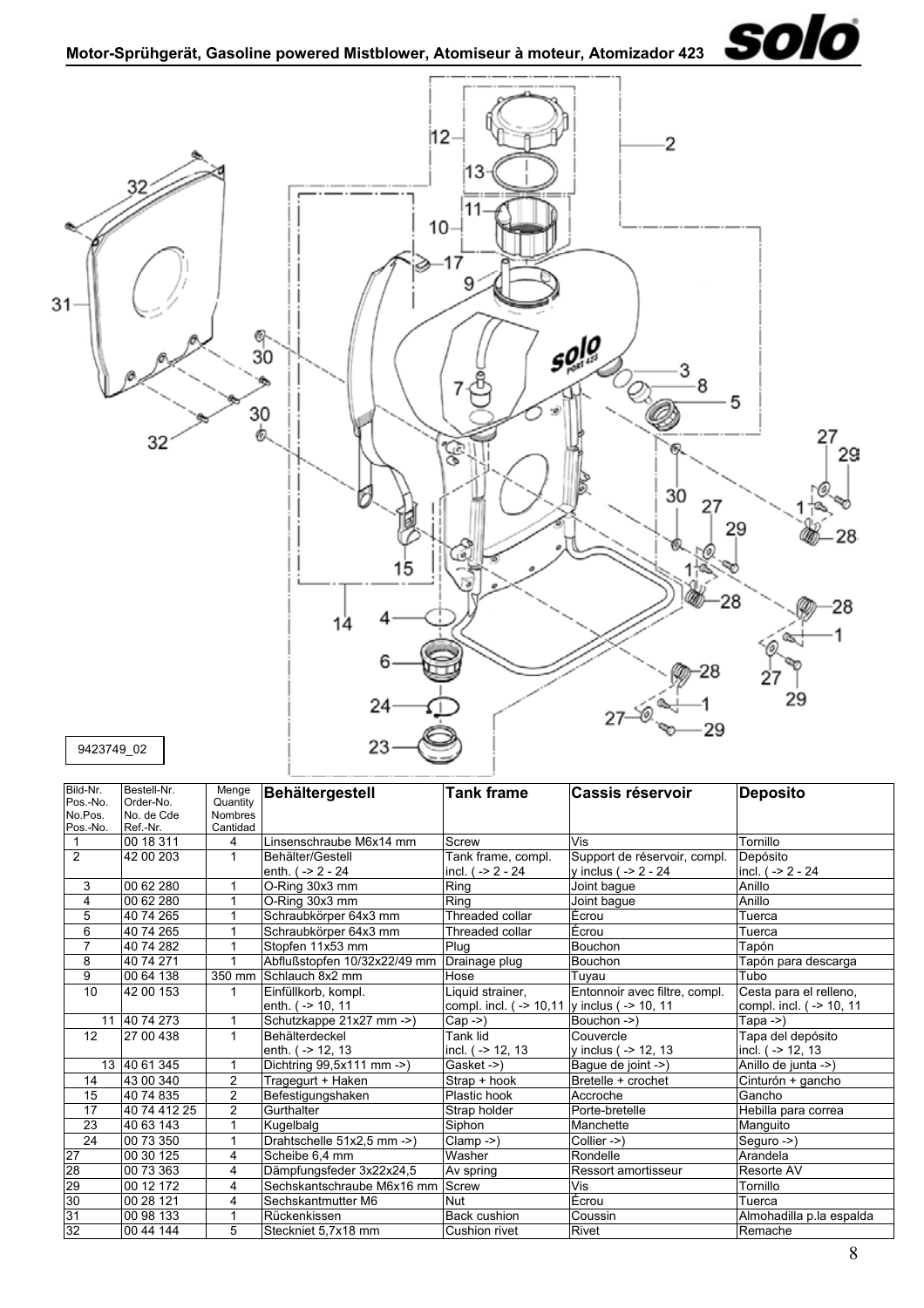<span id="page-8-0"></span>

| Bild-Nr.        | Bestell-Nr.  | Menge          | Zündung, Starter                             |                       | Ignition, starter   Allumage, Ianceur Encendido, |                             |
|-----------------|--------------|----------------|----------------------------------------------|-----------------------|--------------------------------------------------|-----------------------------|
| Pos.-No.        | Order-No.    | Quantity       |                                              |                       |                                                  |                             |
| No.Pos.         | No. de Cde   | <b>Nombres</b> |                                              |                       |                                                  | arrangue                    |
| Pos.-No.        | Ref.-Nr.     | Cantidad       |                                              |                       |                                                  |                             |
| 1               | 23 00 807    | 1              | Zündmodul Prüfrex                            | Ignition coil         | Volant électronique                              | Bobina                      |
|                 |              |                | enth. $(-2) - 5$                             | incl. $( -2 1 - 5 $   | y inclus ( $-$ > 1 - 5                           | incl. $(-2)$ 1 - 5          |
| 3               | 00 64 292    | 1              | Schlauch 6 x 1 mm Silikon                    | Hose                  | Tuyau                                            | Tubo                        |
| 4               | 00 84 621    | 1              | Kerzenstecker                                | Spark plug cap        | Capuchon de bougie                               | Tapa bujia                  |
| 5               | 00 73 347    | 1              | Kontaktfeder ->)                             | Contact spring ->)    | Ressort de contact ->)                           | Resorte de contacto ->)     |
| 6               | 00 18 399    | 2              | Zylinderschraube M5x35 mm                    | Fill. Head screw      | Vis                                              | Tornillo cilindrico         |
| $\overline{7}$  | 21 00 495    | 1              | Zündergehäuse                                | Ignition casing       | Carter allumage                                  | Carter encendido            |
| 8               | 00 72 144    | $\overline{2}$ | Sicherungsscheibe 5 mm                       | Washer                | Rondelle spéciale                                | Disco de tension            |
| $\overline{9}$  | 00 34 133    | 1              | Zahnscheibe 5,1                              | Washer                | Rondelle                                         | Arandela                    |
| 10              | 00 84 743    |                | Massekabel                                   | Ground cable          | Câble                                            | Cable de masa               |
| 11              | 20 35 269    | 1              | Distanzhülse 8,2/11x6,2x7,8 mm Spacer sleeve |                       | Entretoise                                       | Tubo distanciador           |
| $\overline{12}$ | 00 18 350    | 1              | Zylinderschraube M6x40 mm                    | Screw                 | Vis                                              | Tornillo                    |
| 13              | 00 18 348    | 2              | Zylinderschraube M6x25                       | Screw                 | Vis                                              | Tornillo                    |
| 14              | 26 00 262    | 1              | Starter kompl.                               | Starter, compl.       | Lanceur, compl.                                  | Arrangue, compl.            |
|                 |              |                | enth. ( -> 14 - 24                           | incl. ( -> 14 - 24    | y inclus ( -> 14 - 24                            | incl. ( -> 14 - 24          |
| 15              | 21 00 481    | $\mathbf{1}$   | Startergehäuse, kompl.                       | Starter case, compl.  | Carter lanceur, compl.                           | Caja de arranque,<br>compl. |
| 16              | 26 00 265    | 1              | Rückzugfeder, kompl.                         | Recoil spring, compl. | Ressort de rappel,<br>compl.                     | Muelle de retroceso         |
| 17              | 20 74 345    |                | Seilrolle                                    | Rope pulley, compl.   | Poulie de lanceur                                | Roldana                     |
| 18              | 00 63 178 25 |                | Starterseil 4,2x1000 mm                      | Starter rope          | Câble de lanceur                                 | Cuerda de arranque          |
| 19              | 20 74 369    |                | Starterklinke                                | Pawl                  | Cliquet lanceur                                  | Tringuete                   |
| 20              | 20 74 406 25 |                | Kulisse                                      | Template              | Coulisse                                         | Colisa                      |
| 21              | 00 73 364    | 1              | Federstecker 1.5                             | Pin                   | Goupille                                         | Clavija                     |
| 22              | 20 74 403 25 |                | Startergriff                                 | Starter grip          | Poignée lanceur                                  | Empunadura                  |
| 24              | 00 69 285    |                | SKS "SOLO" ->)                               | Decal "SOLO" ->)      | Autocollant "SOLO" ->)                           | Etiqueta "SOLO" ->)         |
| 25              | 00 18 257    | 6              | Linsenschraube 5x25 mm                       | Screw                 | Vis                                              | Tornillo                    |

solo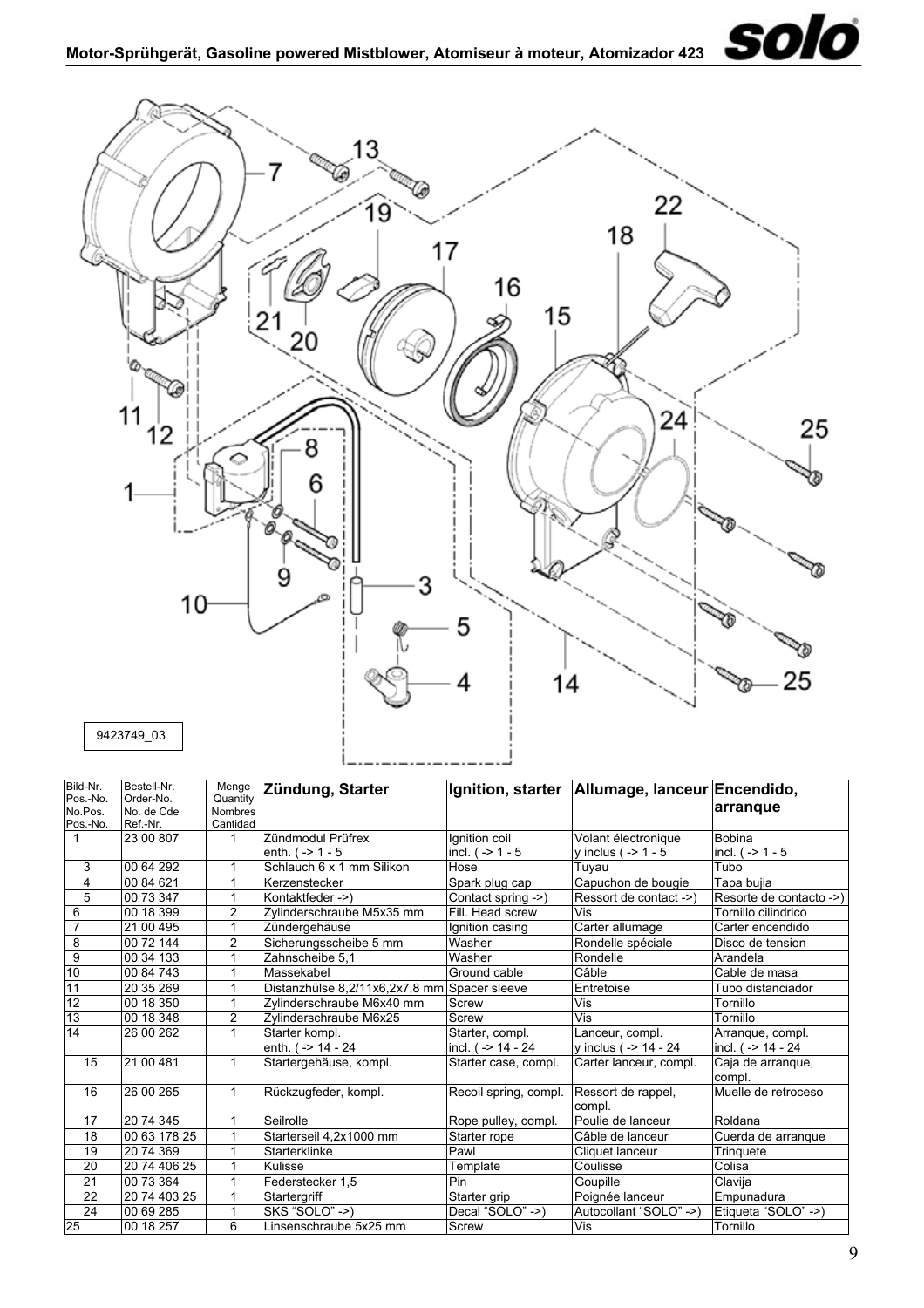

<span id="page-9-0"></span>

| Bild-Nr.<br>Pos.-No. | Bestell-Nr.<br>Order-No. | Menge<br>Quantity | Sprührohr                    | <b>Spray tube</b>    | <b>Tube atomiseur</b>     | Tubo pulverizador       |
|----------------------|--------------------------|-------------------|------------------------------|----------------------|---------------------------|-------------------------|
| No.Pos.              | No. de Cde               | <b>Nombres</b>    |                              |                      |                           |                         |
| Pos.-No.             | Ref.-Nr.                 | Cantidad          |                              |                      |                           |                         |
| $\mathbf{1}$         | 49 00 116                | 1                 | Gebläsekrümmer Set           | Blower elbow set     | Coude souffleur set       | Juego de codo           |
|                      |                          |                   | enth. $(-2) - 9$             | incl. $( -2 1 - 9)$  | y inclus ( $-$ > 1 - 9    | incl. $(->1 - 9)$       |
| $\overline{2}$       | 44 00 104                | $\mathbf{1}$      | Gebläsekrümmer               | Blower elbow         | Coude souffleur           | Codo                    |
|                      |                          |                   | enth. $( -2 - 4)$            | incl. $( -2 - 4)$    | y inclus ( $-$ > 2 - 4    | incl. $( -2 - 4)$       |
| 3                    | 40 73 466                | 1                 | Abdeckung                    | Cover                | Carter                    | Tapa                    |
| $\overline{4}$       | 00 18 363                | $\overline{4}$    | Linsenschraube 5x20 mm ->)   | Screw ->)            | $Vis -> )$                | Tornillo ->)            |
| 5                    | 40 71 148                | 1                 | Faltenschlauch               | Pleated hose         | Tuyau souple              | Tubo flexible           |
| 6                    | 44 00 108                | $\mathbf{1}$      | Sprührohr 63/65x590 mm       | Spray tube           | Tube atomiseur            | Tubo pulverizador       |
| $\overline{7}$       | 00 66 130                | $\mathbf{1}$      | Schelle Ø 83 mm              | Clamp                | Collier                   | Abrazadera              |
| 8                    | 00 18 257                | $\mathbf{1}$      | Linsenschraube 5x25 mm       | Screw                | Vis                       | Tornillo                |
| 9                    | 00 66 399                | 1                 | Schelle 68 x 10 mm ->)       | $Clamp - >$ )        | Collier ->)               | Abrazadera ->)          |
| 10                   | 48 00 190                | $\mathbf{1}$      | Handgriff, kompl.            | Handle, compl.       | Poignée, compl.           | Empunadura, compl.      |
|                      |                          |                   | enth. ( -> 10 - 23           | incl. ( -> 10 - 23   | y inclus ( -> 10 - 23     | incl. (-> 10 - 23       |
| 11                   | 40 74 481                | $\mathbf{1}$      | Ventilkörper                 | Valve body           | Corps de soupape          | Cuerpo valvula          |
| 12                   | 00 62 248                | 1                 | O-Ring 6x2,5 mm              | Ring                 | Joint bague               | Anillo                  |
| 13                   | 00 62 263                | $\mathbf{1}$      | O-Ring 12x2,5 mm             | Ring                 | Joint baque               | Anillo                  |
| $\overline{14}$      | 00 70 271                | 1                 | Druckfeder 1,8x11,4x38 mm    | Pressure spring      | Ressort de pression       | Resorte de presión      |
| $\overline{15}$      | 40 74 480                | 1                 | Deckel                       | Cover                | Couvercle                 | Tapa                    |
| 16                   | 40 74 479                | 1                 | Hebel                        | Lever                | Levier                    | Palanca                 |
| $\overline{17}$      | 40 74 295 25             | 1                 | Bolzen 4,8x26,5 mm           | Pin                  | <b>Boulon</b>             | Perno                   |
| 18                   | 00 18 276                | 2                 | Linsenschraube 5x35 mm       | Screw                | Vis                       | Tornillo                |
| 19                   | 40 73 623                | 1                 | Gashebel                     | Throttle lever       | Levier régulateur         | Palanca reguladora      |
| 20                   | 00 72 165                | 1                 | Tellerfeder 16,3x31,5x0,8    | Spring               | Rondelle                  | Resorte                 |
| 21                   | 40 73 624                | 1                 | Deckel                       | Cover                | Couvercle                 | Tapa                    |
| $\overline{22}$      | 00 18 275                | 1                 | Linsenschraube 5x30 mm       | Screw                | Vis                       | Tornillo                |
| 23                   | 40 74 905                | $\mathbf{1}$      | Kappe 25x15 mm ->)           | $Cap ->$             | Capuchon ->)              | Tapa $-$                |
| 24                   | 49 00 293                | $\mathbf{1}$      | Sprühdüse 50/62,5            | Spray nozzle         | Buse d'atomisation        | Tobera de pulverización |
|                      |                          |                   | enth. ( -> 24 - 29           | incl. ( -> 24 - 29   | y inclus ( -> 24 - 29     | incl. ( -> 24 - 29      |
| 25                   | 40 74 251                | 1                 | Düsenrohr 6/7x54 mm          | Tube                 | Tube                      | Tubo                    |
| $\overline{26}$      | 00 18 328                | $\mathbf{1}$      | Zylinderschraube M4x25 mm    | Screw                | $\overline{\mathsf{Vis}}$ | Tornillo cilindrico     |
| $\overline{27}$      | 00 20 106                | 1                 | Sechskantmutter M4           | <b>Nut</b>           | Écrou                     | Tuerca                  |
| $\overline{28}$      | 40 74 165                | 1                 | Dosierhülse 1,7/2,5/4/6,5    | Dosage sleeve        | Douille de dosage         | Casquillo               |
| 29                   | 00 62 267                | 1                 | O-Ring 12x2 ->)              | Ring->)              | Joint bague->)            | Anillo->)               |
| 30                   | 00 64 138                |                   | 525 mm PVC-Schlauch 8x2 mm   | Hose                 | Tuyau                     | Tubo                    |
| 31                   | 40 74 355                | 2                 | Klemmhülse 8x11,4x22         | Connecting nipple    | Douille de serrage        | Acople                  |
| 32                   | 40 74 148                | $\overline{2}$    | Überwurfmutter R3/8"x12,8 mm | Screw cap            | Écrou raccord             | Tuerca                  |
| 33                   | 00 64 138                |                   | 780 mm IPVC-Schlauch 8x2 mm  | Hose                 | Tuyau                     | Tubo                    |
| 34                   | 40 73 232                | 1                 | Weitstrahldüse               | Wide-angle nozzle    | Buse à diff. Large        | Tobera                  |
| 35                   | 40 74 721                | 1                 | Breitstrahlgitter            | Diffuser screen      | Grille à diff. Large      | Pasador                 |
| 36                   | 49 00 264                | $\mathbf{1}$      | Umlenkdüse 54/86             | Deflector nozzle     | Buse déflectrice,         | Tobera, compl.          |
|                      |                          |                   | enth. ( -> 36, 37            | incl. ( -> 36, 37    | y inclus ( -> 36, 37      | incl. ( -> 36, 37       |
| 37                   | 40 74 308                | $\mathbf{1}$      | Umlenkgitter ->)             | Deflector screen ->) | Grille déflectrice ->)    | Pasador ->)             |
| 38                   | 40 74 306                | 1                 | Doppelgitter                 | Double screen        | Grille double             | Pasador                 |
| 39                   | 28 00 559                | 1                 | Bowdenzug Gas 1,5x1193 mm    | Bowden cable gas     | Transmission de gaz       | Cable de bowden         |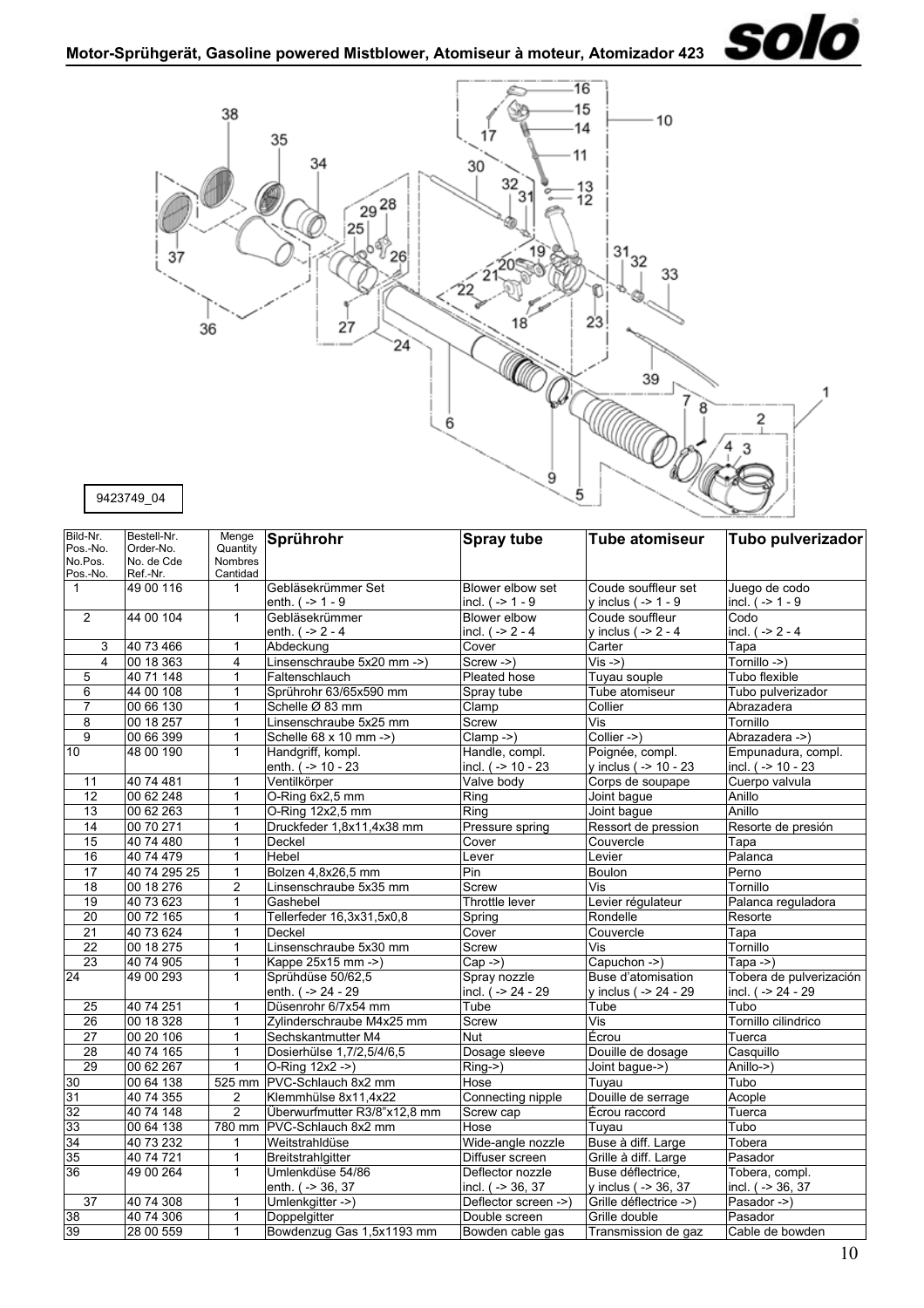<span id="page-10-0"></span>

| Bild-Nr.<br>Pos.-No. | Bestell-Nr.<br>Order-No. | Menge          | lZubehör                                | <b>Accesssories</b>                                       | <b>Accesssories</b>                                          | <b>Accesorios</b>                                          |
|----------------------|--------------------------|----------------|-----------------------------------------|-----------------------------------------------------------|--------------------------------------------------------------|------------------------------------------------------------|
| No.Pos.              | No. de Cde               | Quantity       | Nombres Umbausatz Stäuben               | Dusting                                                   | <b>Dispositif de</b>                                         | Dispositivo de                                             |
| Pos.-No.             | Ref.-Nr.                 | Cantidad       | Nicht im Seriengerät                    | lattachment                                               | poudrage                                                     | espolvoreo                                                 |
|                      |                          |                | lenthalten                              | lNot included in                                          | Non-inclus dans la                                           | No forman parte de                                         |
|                      |                          |                |                                         | standard supply                                           | livraison.                                                   | equipo                                                     |
|                      | 49 00 233                | 1              | Stäubeteil, kompl<br>enth. $(-51 - 13)$ | Dusting<br>attachment, compl.<br>$ $ incl. ( $-$ > 1 - 13 | Dispositif de<br>poudrage, compl.<br>y inclus ( $-$ > 1 - 13 | Dispositivo de<br>espolvoreo,compl.<br>incl. $(-2)$ 1 - 13 |
| 2                    | 42 00 103                | 1              | Belüftungsverteiler                     | Ventilation distributor                                   | Régulateur d'aération                                        | Distribuidor de<br>ventilación                             |
| 3                    | 00 62 280                | 1              | O-Ring 30x3 mm                          | O-ring                                                    | Joint torique                                                | Anillo                                                     |
| 4                    | 40 74 266                |                | Abflußstutzen 32x45,5 mm                | Drainage plug                                             | Manchon d'évacuation                                         | Apoyo para descarga                                        |
| 5                    | 00 66 178                | $\overline{2}$ | Schlauchklemme 25-40 mm                 | Hose clamp                                                | Collier de serrage du<br>tuyau                               | Collar de tubo                                             |
| 6                    | 40 74 154                |                | <b>Blende</b>                           | Cover                                                     | Bandeau                                                      | Tapa                                                       |
| 7                    | 40 71 200                | 1              | Staubabfluß-Schlauch 31,5x331<br>mm     | Drainage hose                                             | Tuyau d'évacuation                                           | Tubo de descarga                                           |
| 8                    | 44 00 104                |                | Gebläsekrümmer                          | Blower elbow                                              | Coude souffleur                                              | Codo                                                       |
| 9                    | 49 00 120                |                | Dosiereinheit                           | Dosage unit                                               | Doseur                                                       | Juego dosificador                                          |
| 10                   | 00 66 130                |                | Schelle Ø 83 mm                         | Clamp                                                     | Collier                                                      | Abrazadera                                                 |
| 11                   | 00 18 257                |                | Linsenschraube 5x25 mm                  | Screw                                                     | Vis                                                          | Tornillo                                                   |
| 12                   | 40 71 148                |                | Faltenschlauch                          | Pleated hose                                              | Tuyau souple                                                 | Tubo flexible                                              |
| 13                   | 00 66 399                |                | Schelle 68 x 10 mm ->)                  | $Clamp - >$ )                                             | Collier ->)                                                  | Abrazadera ->)                                             |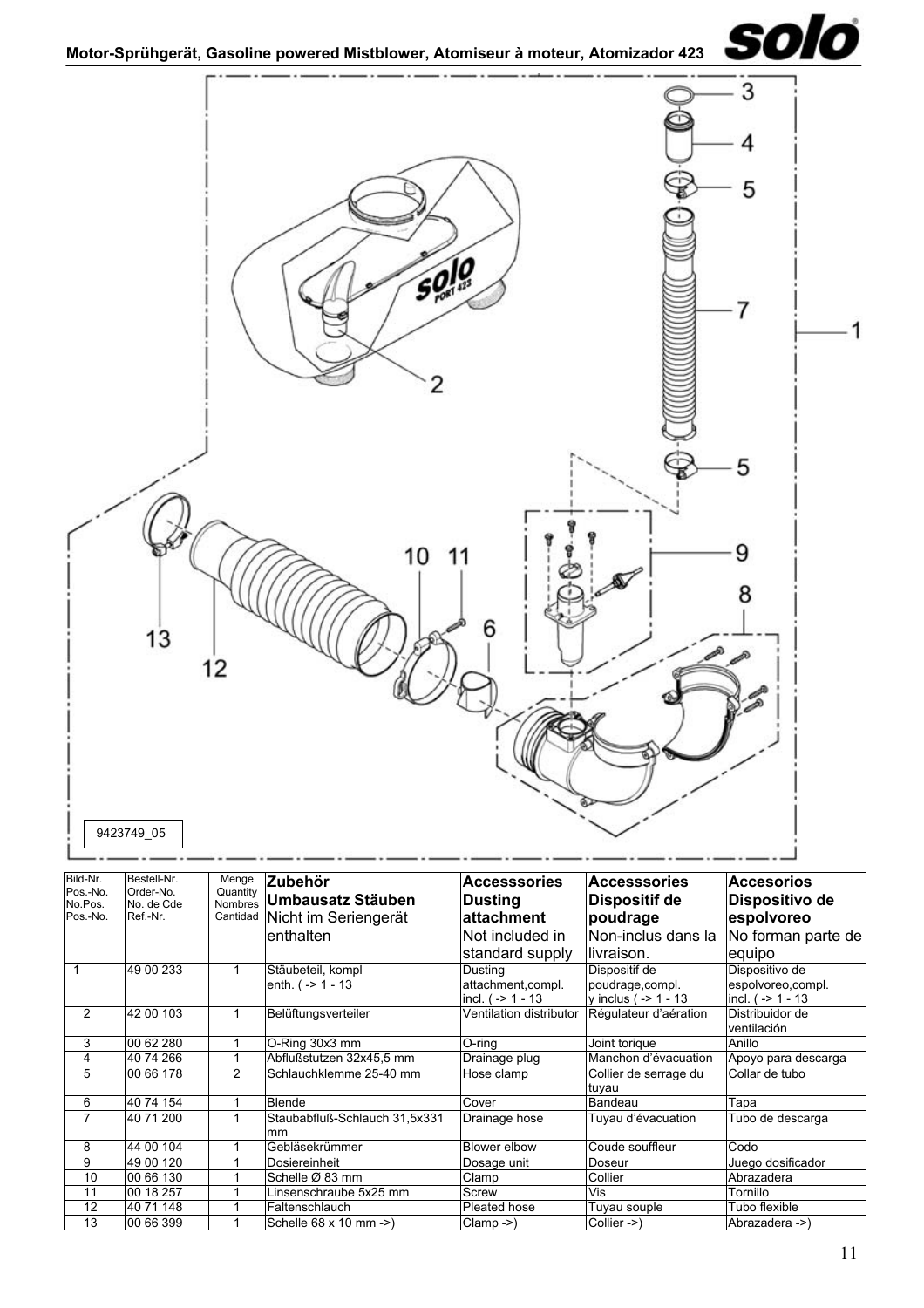<span id="page-11-0"></span>

| Bild-Nr.            | Bestell-Nr.             | Menge                      | Zubehör                                         | <b>Accesssories</b>                    | <b>Accesssories</b>                | <b>Accesorios</b>               |
|---------------------|-------------------------|----------------------------|-------------------------------------------------|----------------------------------------|------------------------------------|---------------------------------|
| Pos.-No.<br>No.Pos. | Order-No.<br>No. de Cde | Quantity<br><b>Nombres</b> | <b>Dosiereinrichtung ULV-</b>                   | <b>ULV</b> dosage                      | <b>Disposit. Dosage</b>            | <b>Dispositivo ULV</b>          |
| Pos.-No.            | Ref.-Nr.                |                            | Cantidad Zusatz                                 | control kit                            | <b>ULV</b>                         | No forman parte de              |
|                     |                         |                            | Nicht im Seriengerät                            | Not included in                        | lNon-inclus dans la                | equipo                          |
|                     |                         |                            | enthalten                                       | standard supply                        | llivraison.                        |                                 |
| $\mathbf{1}$        | 49 00 479               | $\mathbf{1}$               |                                                 |                                        |                                    |                                 |
|                     |                         |                            | Dosiereinrichtung ULV-Zusatz incl.<br>Düse      | ULV dosage control<br>kit incl. nozzle | Disposit. Dosage ULV<br>incl. buse | Dispositivo ULV incl.<br>tobera |
|                     |                         |                            | enth. $( -24)$                                  | incl. (-> 1 - 24                       | y inclus ( $-$ > 1 - 24            | incl. $( -24)$                  |
| 2                   | 49 00 169               | $\mathbf{1}$               | Dosiereinrichtung ULV-Zusatz,                   | ULV dosage control                     | disposit. dosage ULV,              | dispositivo ULV                 |
|                     |                         |                            | enth. $( -2 - 19)$                              | kit, incl. ( -> 2 - 19                 | y inclus ( $-$ 2 - 19              | incl. ( -> 2 - 19               |
| 3                   | 40 74 444               |                            | Dosierkörper                                    | Dosage piece                           | Corps de dosage                    | Cuerpo de graduación            |
| 4                   | 49 00 171               | 1                          | Federblatt                                      | Spring                                 | Ressort                            | Resorte                         |
| 5                   | 00 10 370               | 1                          | Zylinderblechschraube 4,2x9,5 mm                | Screw                                  | Vis                                | Tornillo                        |
| 6                   | 00 30 135               | 3                          | Scheibe 4.3 mm                                  | Washer                                 | Rondelle                           | Arandela                        |
| 7                   | 40 21 149               |                            | Dosierschieber 0,5/0,8/1/1,2 mm Ø               | Slide vlave                            | Vanne de dosage                    | Valvula dosificadora            |
| 8                   | 40 74 445               |                            | Stutzen 8xM14x3 mm                              | Socket                                 | Manchon                            | Munon                           |
| 9                   | 40 74 991               |                            | Dosierschieber 0,5/0,6/0,7/0,8 mm Ø Slide vlave |                                        | Vanne de dosage                    | Valvula dosificadora            |
| 10                  | 40 32 668 25            | 1                          | Stutzen 8/9,8xM8x1 mm                           | Socket                                 | Manchon                            | Boca                            |
| 11                  | 40 74 271               | 1                          | Abflußstopfen 10/32x22/49 mm                    | Outlet plug                            | Bouchon                            | Tapon                           |
| 12 <sup>2</sup>     | 25 00 198               | 1                          | Einstecksieb                                    | Strainer                               | Tamis                              | Tamiz                           |
| 13                  | 00 62 280               | 1                          | O-Ring 30x3 mm                                  | O-ring                                 | Joint torique                      | Anillo                          |
| 14                  | 00 64 412               | 400 mm                     | Schlauch 8x2 mm                                 | Hose                                   | Tuyau                              | Tubo                            |
| 15                  | 40 74 355               | $\overline{2}$             | Klemmhülse 8x11,4x22 mm                         | Connecting nipple                      | Douille serrage                    | Casquillo                       |
| 16                  | 40 74 148               | $\overline{2}$             | Überwurfmutter R3/8"x12,8 mm                    | Screw                                  | Écrou raccord                      | Tornillo                        |
| 17                  | 00 64 412               | 80 mm                      | Schlauch 8x2 mm                                 | Hose                                   | Tuyau                              | Tubo                            |
| 18                  | 00 64 412               | 780 mm                     | Schlauch 8x2 mm                                 | Hose                                   | Tuvau                              | Tubo                            |
| 19                  | 00 64 412               | 350 mm                     | Schlauch 8x2 mm ->)                             | $Hose \rightarrow$                     | Tuyau ->)                          | Tubo $-$ >)                     |
| 20                  | 49 00 412               | $\mathbf{1}$               | Düse, compl,                                    | Nozzle, compl.                         | Buse, compl.                       | Tobera, compl.                  |
|                     |                         |                            | enth. ( -> 20 - 24                              | incl. (-> 20 - 24                      | y inclus ( -> 20 - 24              | incl. ( -> 20 - 24              |
| 21                  | 00 18 328               | 1                          | Zylinderschraube M4x25 mm                       | Screw                                  | Vis                                | Tornillo cilindrico             |
| 22                  | 00 20 106               | 1                          | Sechskantmutter M4                              | <b>Nut</b>                             | Ecrou                              | Tuerca                          |
| 23                  | 40 74 165               |                            | Dosierhülse 1,7/2,5/4/6,5 mm                    | Dosage sleeve                          | Douille de dosage                  | Tobera                          |
| 24                  | 00 62 267               | 1                          | O-Ring 12x2 ->))                                | Ring->))                               | Joint baque->))                    | Anillo->))                      |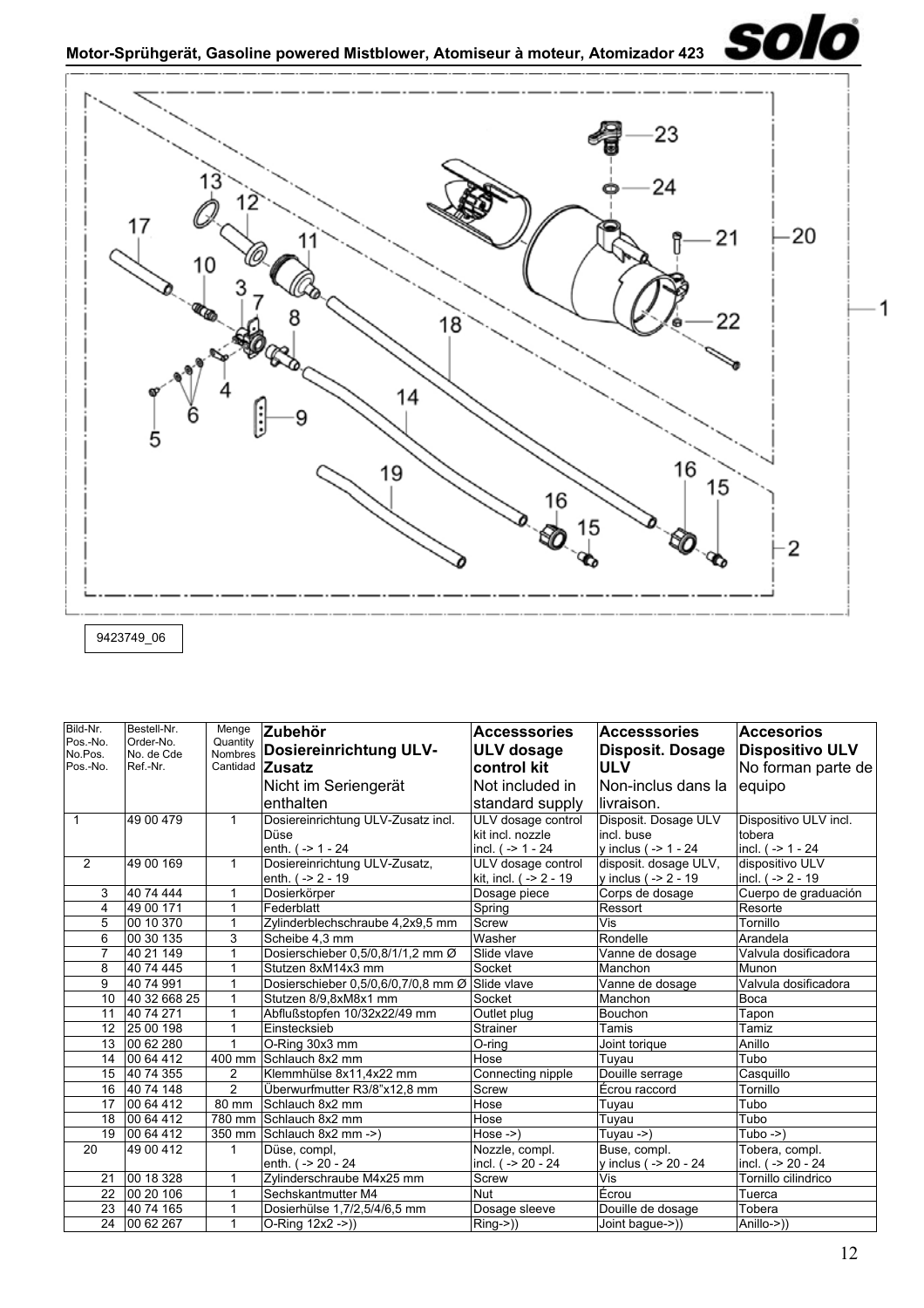

<span id="page-12-0"></span>

9423749\_07

| Bild-Nr.<br>Pos.-No. | Bestell-Nr.<br>Order-No. | Menge<br>Quantity   | <b>Zubehör</b><br>Flüssigkeitspumpe       | <b>Accesssories</b><br><b>Liquid booster</b> | <b>Accesssories</b><br><b>Pompe centrifuge</b>   | <b>Accesorios</b><br>∣Bomba de          |
|----------------------|--------------------------|---------------------|-------------------------------------------|----------------------------------------------|--------------------------------------------------|-----------------------------------------|
| No.Pos.<br>Pos.-No.  | No. de Cde<br>Ref.-Nr.   | Nombres<br>Cantidad | Nicht im Seriengerät                      | pump                                         | Non-inclus dans la                               | liquido                                 |
|                      |                          |                     | lenthalten                                | Not included in                              | llivraison.                                      | No forman parte                         |
|                      |                          |                     |                                           | standard supply                              |                                                  | de equipo                               |
|                      | 44 00 117                |                     | Flüssigkeitspumpe<br>enth. $( -2 1 - 16 $ | Liquid booster pump<br>incl. $( -2 1 - 16$   | Pompe centrifuge<br>y inclus ( $-$ > 1 - 16      | Bomba de liquido<br>incl. $( -2 1 - 16$ |
| 2                    | 00 62 267                |                     | O-Ring 12x2 mm                            | Ring                                         | Joint baque                                      | Anillo                                  |
| 3                    | 40 74 239                |                     | Verschlussschraube M12x1,5 mm             | Locking screw                                | Vis de remeture                                  | Tornillo                                |
| 4                    | 00 64 138                | 480 mm              | PVC-Schlauch 8x2 mm                       | Hose                                         | Tuyau                                            | Tubo                                    |
| 5                    | 00 64 138                | 520 mm              | PVC-Schlauch 8x2 mm                       | Hose                                         | Tuyau                                            | Tubo                                    |
| 6                    | 00 64 138                | 440 mm              | IPVC-Schlauch 8x2 mm                      | Hose                                         | Tuyau                                            | Tubo                                    |
| 7                    | 00 64 138                | 1060 mm             | <b>PVC-Schlauch 8x2 mm</b>                | Hose                                         | Tuyau                                            | Tubo                                    |
| 8                    | 40 74 355                |                     | Klemmhülse                                | Connecting nippel                            | Douille serrage                                  | Casquillo                               |
| 9                    | 40 74 148                |                     | Überwurfmutter R3/8"x12,8 mm              | Screw cap                                    | Écrou raccord                                    | Tuerca                                  |
| 10                   | 40 74 274                |                     | Verteilerstopfen 32/10x52 mm              | Distributor plug                             | Bouchon                                          | Tapon                                   |
| 11                   | 25 00 198                |                     | Einstecksieb                              | Insert screen                                | Tamis d'insertion                                | Tamiz                                   |
| 12                   | 00 62 280                |                     | O-Ring 30x3 mm                            | O-rina                                       | Joint torique                                    | Anillo                                  |
| 13                   | 40 74 240                |                     | Dosierhülse 1/1,55/2,2/2,8 mm             | Dosage sleeve                                | Douille de dosage                                | Casquillo                               |
| 14                   | 00 62 267                |                     | O-Ring 12x2 mm                            | Ring                                         | Joint baque                                      | Anillo                                  |
| 15                   | 00 66 317                |                     | Kabelband 140x9mm                         | Cable band                                   | Frein de câble                                   | Cinta                                   |
| 16                   | 40 32 643 25             |                     | Zwischenstück M10x1x21 mm ->)             |                                              | Intermediate piece ->) Pièces intermeediaîre ->) | Espaciador ->)                          |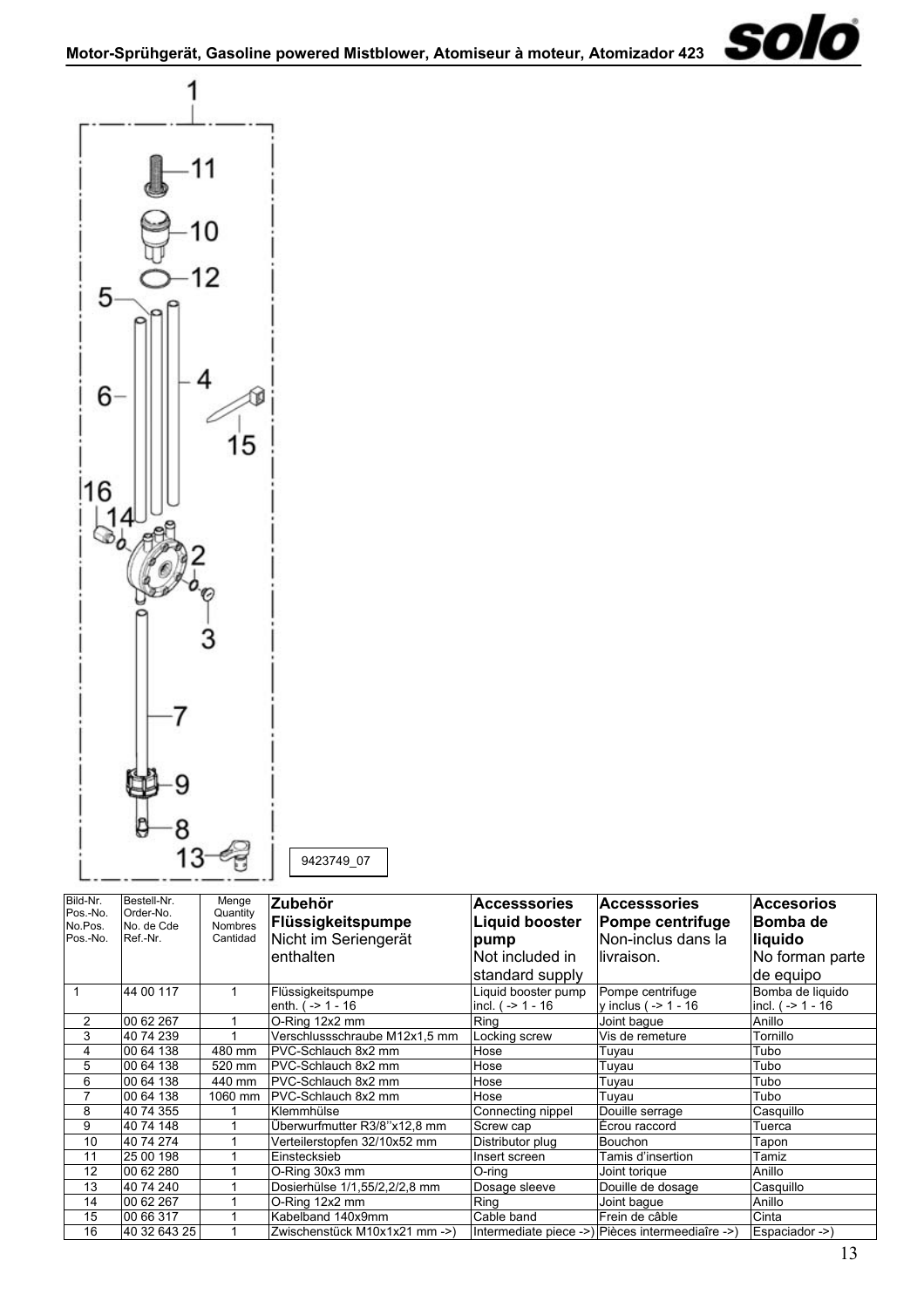<span id="page-13-0"></span>



9423749\_08

| Bild-Nr.            | Bestell-Nr.             | Menge                      | Zubehör                     | <b>Accesssories</b>   | <b>Accesssories</b>     | <b>Accesorios</b>         |  |
|---------------------|-------------------------|----------------------------|-----------------------------|-----------------------|-------------------------|---------------------------|--|
| Pos.-No.<br>No.Pos. | Order-No.<br>No. de Cde | Quantity<br><b>Nombres</b> | Doppelsprühdüse             | Double nozzle         | Double buse             | Tobera doble              |  |
| Pos.-No.            | Ref.-Nr.                | Cantidad                   | Nicht im Seriengerät        | INot included in      | Non-inclus dans la      | No forman parte de        |  |
|                     |                         |                            | lenthalten                  | standard supply       | llivraison.             | equipo                    |  |
|                     | 49 00 137               |                            | Doppelsprühdüse             | Double nozzle         | Double buse             | Tobera doble              |  |
|                     |                         |                            | enth. $( -2 1 - 13 )$       | incl. $( -2 1 - 13$   | v inclus $( -2 1 - 13 $ | lincl. ( -> 1 - 13        |  |
|                     | 40 73 155               |                            | Gabelstück                  | Jet head              | Tête de gicleur         | Pieza en horguilla        |  |
| 3                   | 00 10 146               |                            | Zvlinderschraube M4x20 mm   | <b>Screw</b>          | Vis                     | Tornillo cilindrico       |  |
| 4                   | 00 20 106               |                            | Sechskantmutter M4          | <b>Nut</b>            | Écrou                   | Tuerca                    |  |
| 5                   | 40 73 238               | 2                          | Krümmerdüse 36/42 mm        | Elbow nozzle          | Buse coudée             | Tobera de codo            |  |
| 6                   | 40 74 307               | 2                          | Dosierkörper                | Dosage piece          | Corps de dosage         | Cuerpo de graduación      |  |
|                     | 40 74 165               | 2                          | Dosierhülse 1,7/2,5/4/6 mm  | Dosage sleeve         | Douille de dosage       | Casquillo dosificadora    |  |
| 8                   | 00 62 267               | 2                          | O-Ring 12x2                 | O-ring                | Joint torique           | Anillo                    |  |
| 9                   | 00 20 106               | 2                          | Sechskantmutter M4          | Nut                   | Écrou                   | Tuerca                    |  |
| 10                  | 00 10 208               | 2                          | Zylinder-Schraube M4x18 mm  | Screw                 | Vis                     | Tornillo                  |  |
| 11                  | 00 64 138               | 170 mm                     | Schlauch 8x2                | Hose                  | Tuyau                   | Tubo                      |  |
| 12                  | 00 64 138               | 170 mm                     | Schlauch 8x2                | Hose                  | Tuyau                   | Tubo                      |  |
| 13                  | 40 74 143               |                            | Verteilerstück 10x20 mm ->) | Distributor piece ->) | Pièce distributrice ->) | Pieza de distribución ->) |  |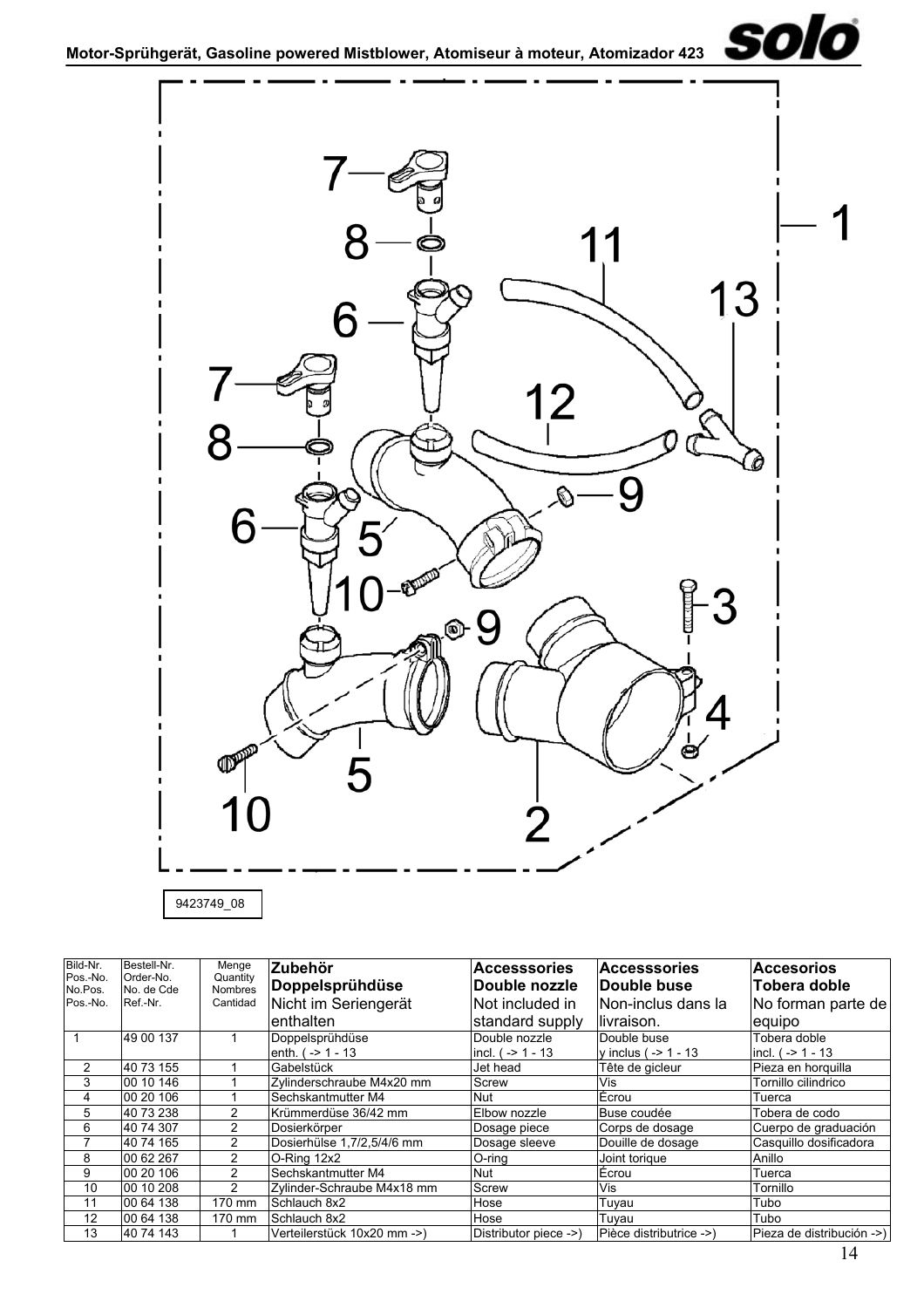<span id="page-14-0"></span>

<span id="page-14-1"></span>

| Bild-Nr.            | Bestell-Nr.             | Menge                      | <b>Zubehör</b>            | <b>Accesssories</b>  | <b>Accesssories</b>      | <b>Accesorios</b>       |  |
|---------------------|-------------------------|----------------------------|---------------------------|----------------------|--------------------------|-------------------------|--|
| Pos.-No.<br>No.Pos. | Order-No.<br>No. de Cde | Quantity<br><b>Nombres</b> | Verlängerungsrohr         | <b>Ext. Tube</b>     | Rallonge                 | lTubo ext.              |  |
| Pos.-No.            | Ref.-Nr.                | Cantidad                   | Nicht im Seriengerät      | Not included in      | Non-inclus dans la       | No forman parte         |  |
|                     |                         |                            | enthalten                 | standard supply      | llivraison.              | de equipo               |  |
|                     | 49 00 333               |                            | Verlängerungsrohr Set     | Ext. Tube, compl.    | Rallonge, compl.         | Tubo ext. compl.        |  |
|                     |                         |                            | enth. $( -2 1 - 7)$       | $ $ incl. ( -> 1 - 7 | $v$ inclus ( $-$ > 1 - 7 | $ $ incl. $( -2 1 - 7)$ |  |
|                     | 40 73 458               |                            | Zwischenstück 62,5x102 mm | Intermediate piece   | Pièce intermèdiaire      | Pieza intermedia        |  |
| 3                   | 00 10 146               |                            | Zylinderschraube M4x20 mm | Screw                | Vis                      | Tornillo                |  |
| 4                   | 00 20 106               |                            | Sechskantmutter M4        | Nut                  | Écrou                    | Tuerca                  |  |
| 5                   | 40 65 137               |                            | Sprührohr 63x1,2x550 mm   | Spray tube           | Tube atomiseur           | Tubo                    |  |
| 6                   | 00 64 138               | 600 mm                     | Schlauch 8x2 mm           | Hose                 | Tuyau                    | Tubo                    |  |
|                     | 00 65 267               |                            | Stutzen 8x5,6x56 mm->)    | Socket ->)           | Manchon ->)              | $M$ unon -> $)$         |  |

## $\mathsf{(D)}$

#### **Allgemeine Richtlinien für die Bestellung von Original SOLO Ersatzteilen:**

Voraussetzung für eine reibungslose Erledigung sind folgende Angaben:

1. Ersatzteil-Bestellnummer

2. Gewünschte Anzahl

 3. Typenbezeichnung des Geräts Diese Ersatzteilliste ist für die Lieferung und Ausstattung von SOLO Erzeugnissen unverbindlich. Im Interesse der technischen Weiterentwicklung bleiben Konstruktionsänderungen vorbehalten.

#### (GB) **General Directions for Ordering Original SOLO Spare Parts:**

For correct and diligent processing of your order, please give the following information:

- 1. Spare Part number
- 2. Quantity

 3. Model and serial number 4. Shipping instructions Delivery is made in accordance with our general sales and delivery conditions. This spare parts list is non-committal for us with regard to delivery and layout of SOLO products. In favour of technical improvements, design modifications are subject to change without notice.

# $\mathsf{(F)}$

**Directives générales pour les commandes de pièces de rechange d'origine SOLO:** Il est indispensable de préciser dans toutes les

- commandes de pièces: 1. le numéro de référence
	- de la pièce
	- 2. la quantité
- 3. le type de la machine 4. le mode d'expédition

Les livraisons sont effectuées dans le cadre de nos conditions

générales de vente. Toutes modifications réservées.

# $(\mathsf{E})$

#### **Directivas Generales de pedido de la firma SOLO:**

Por adelantado de un arreglo sin dificultades necesitamos siguientes indicaciónes:

- 1. Número de repuesto
- 2. Numero de cantidad

solo

 3. Modelo y número de serial 4. Instrucción de Envió Esta lista de repuestos no es obligatoria para los envios y/o forma de equipo de los productos SOLO. En el interés del constante desarollo debemos reservarmos el derecho de cambios.